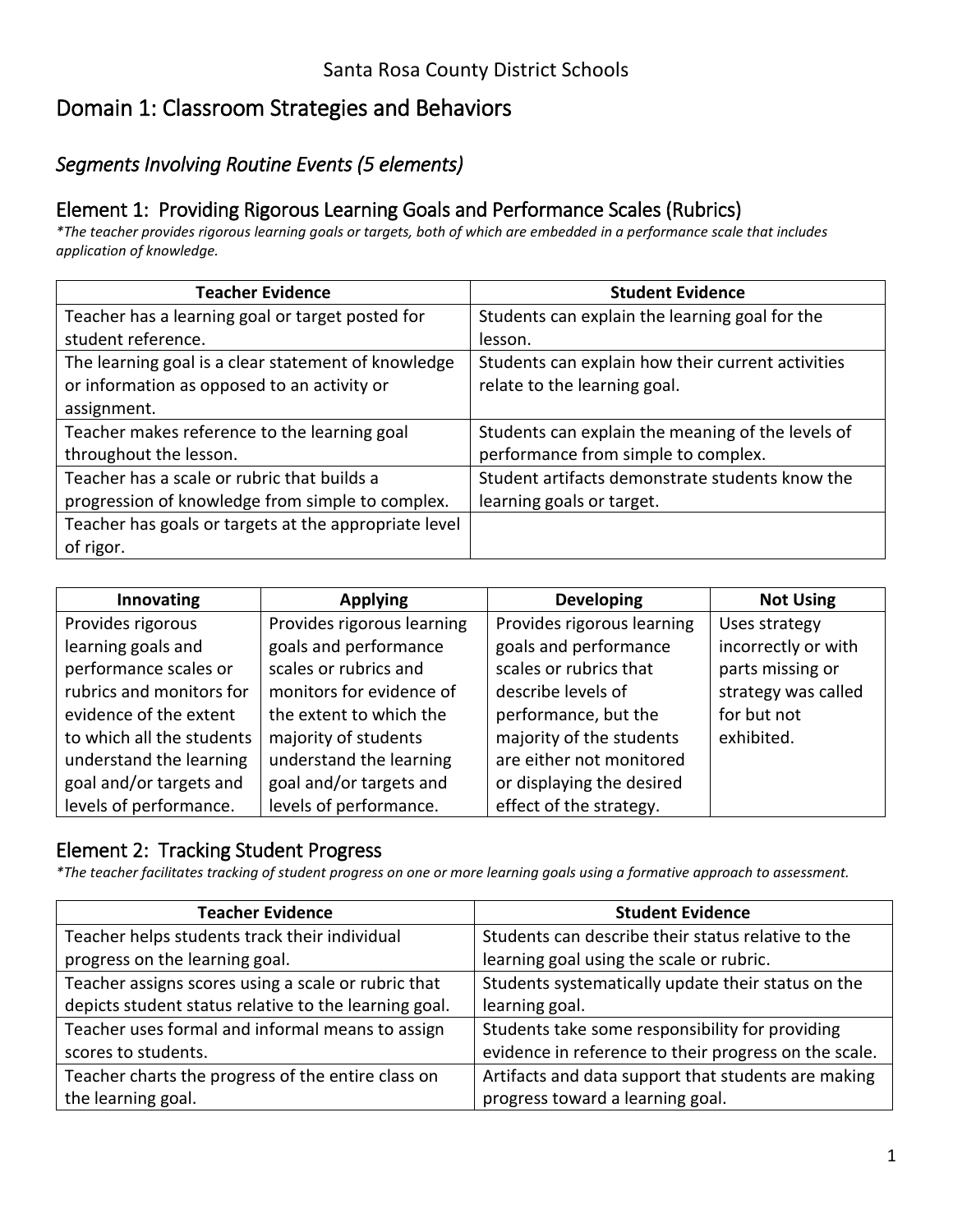| Innovating              | <b>Applying</b>                 | <b>Developing</b>         | <b>Not Using</b>    |
|-------------------------|---------------------------------|---------------------------|---------------------|
| Facilitates tracking of | Facilitates tracking of student | Facilitates tracking of   | Uses strategy       |
| student progress        | progress towards learning       | student progress towards  | incorrectly or with |
| towards learning goals  | goals and/or targets using a    | learning goals and/or     | parts missing or    |
| and/or targets using a  | formative approach to           | targets using a formative | strategy was called |
| formative approach to   | assessment and monitors the     | approach to assessment,   | for but not         |
| assessment and          | extent to which a majority of   | but the majority of       | exhibited.          |
| monitors for evidence   | the students understand their   | students are either not   |                     |
| of the extent to which  | level of performance.           | monitored for or not      |                     |
| all students understand |                                 | displaying the desired    |                     |
| their level of          |                                 | effect of the strategy.   |                     |
| performance.            |                                 |                           |                     |

### Element 3: Celebrating Success

*\*The teacher provides students with recognition of their current status and their knowledge relative to the learning goal.* 

| <b>Teacher Evidence</b>                              | <b>Student Evidence</b>                           |
|------------------------------------------------------|---------------------------------------------------|
| Teacher acknowledges students who have achieved      | Students show signs of pride regarding their      |
| a certain score on the scale or rubric.              | accomplishments in the class.                     |
| Teacher acknowledges students who have made          | When asked, students say they want to continue to |
| gains in their knowledge and skill relative to the   | make progress.                                    |
| learning goal.                                       |                                                   |
| Teacher acknowledges and celebrates the final        |                                                   |
| status and progress of the entire class.             |                                                   |
| Teacher uses a variety of ways to celebrate success, |                                                   |
| such as (1) show of hands, (2) certification of      |                                                   |
| success, (3) parent notification and (4) round of    |                                                   |
| applause.                                            |                                                   |

| Innovating               | <b>Applying</b>          | <b>Developing</b>         | <b>Not Using</b>          |
|--------------------------|--------------------------|---------------------------|---------------------------|
| Provides students with   | Provides students with   | Provides students with    | Uses strategy incorrectly |
| recognition of their     | recognition of their     | recognition of their      | or with parts missing or  |
| current status and their | current status and their | current status and their  | strategy was called for   |
| knowledge gain relative  | knowledge gain relative  | knowledge gain relative   | but not exhibited.        |
| to the learning goal and | to the learning goal and | to the learning goal, but |                           |
| monitors for evidence of | monitors for evidence of | the majority of students  |                           |
| the extent to which all  | the extent to which the  | are either not monitored  |                           |
| students are motivated   | majority of the students | for or not displaying the |                           |
| to enhance their status. | are motivated to         | desired effect of the     |                           |
|                          | enhance their status.    | strategy.                 |                           |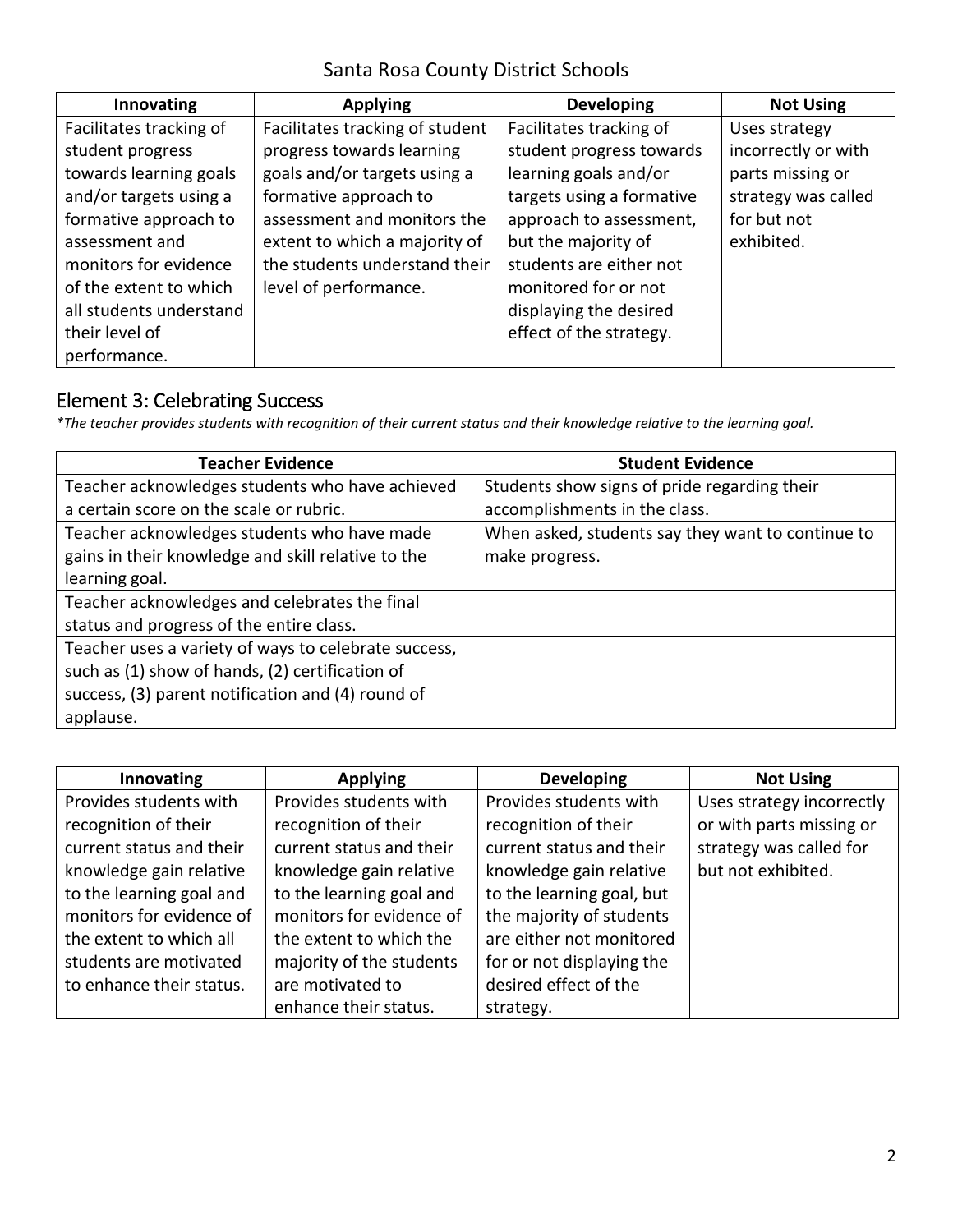#### Element 4: Establishing and Maintaining Classroom Rules and Procedures

*\*The teacher establishes expectations regarding rules and procedures that facilitate students working individually, in groups, and as a whole class.* 

| <b>Teacher Evidence</b>                               | <b>Student Evidence</b>                              |
|-------------------------------------------------------|------------------------------------------------------|
| Teachers involves students in designing classroom     | Students follow clear routines during class.         |
| routines and procedures.                              |                                                      |
| Teacher uses classroom meeting to review and          | Students can describe established rules and          |
| process rules and procedures.                         | procedures.                                          |
| Teacher reminds students of rules and procedures.     | Students describe the classroom as an orderly place. |
| Teacher asks students to restate or explain rules and | Students regulate their own behavior.                |
| procedures.                                           |                                                      |
| Teacher provides cues or signals when a rule or       |                                                      |
| procedure should be used.                             |                                                      |
| Teacher focuses on procedures for students working    |                                                      |
| individually or in small groups.                      |                                                      |

| Innovating                      | <b>Applying</b>                 | <b>Developing</b>               | <b>Not Using</b>          |
|---------------------------------|---------------------------------|---------------------------------|---------------------------|
| <b>Establishes expectations</b> | <b>Establishes expectations</b> | <b>Establishes expectations</b> | Uses strategy incorrectly |
| regarding rules and             | regarding rules and             | regarding rules and             | or with parts missing or  |
| procedures and monitors         | procedures and monitors         | procedures but the              | strategy was called for   |
| for the extent to which         | for the extent to which         | majority of students are        | but not exhibited.        |
| all students understand         | the majority of students        | either not monitored for        |                           |
| rules and procedures.           | understand the rules and        | or not displaying the           |                           |
|                                 | procedures.                     | desired effect of the           |                           |
|                                 |                                 | strategy.                       |                           |

#### *Element 5: Organizing the Physical Layout of the classroom*

*\*The teacher organizes the physical layout of the classroom to facilitate movement and focus on learning.* 

| <b>Teacher Evidence</b>                                | <b>Student Evidence</b>                              |
|--------------------------------------------------------|------------------------------------------------------|
| The physical layout of the classroom has clear traffic | Students move easily about the classroom.            |
| patterns.                                              |                                                      |
| The physical layout of the classroom provides easy     | Students make use of materials and learning centers. |
| access to materials and centers.                       |                                                      |
| The classroom is decorated in a way that enhances      | Students attend to examples of their work that are   |
| student learning, including (1) bulletin boards that   | displayed.                                           |
| relate to current content and (2) student work on      |                                                      |
| display.                                               |                                                      |
|                                                        | Students attend to information on the bulletin       |
|                                                        | boards.                                              |
|                                                        | Students can easily focus on instruction.            |
|                                                        | Students can easily access technology.               |
|                                                        | Transition time is minimized due to layout of        |
|                                                        | classroom.                                           |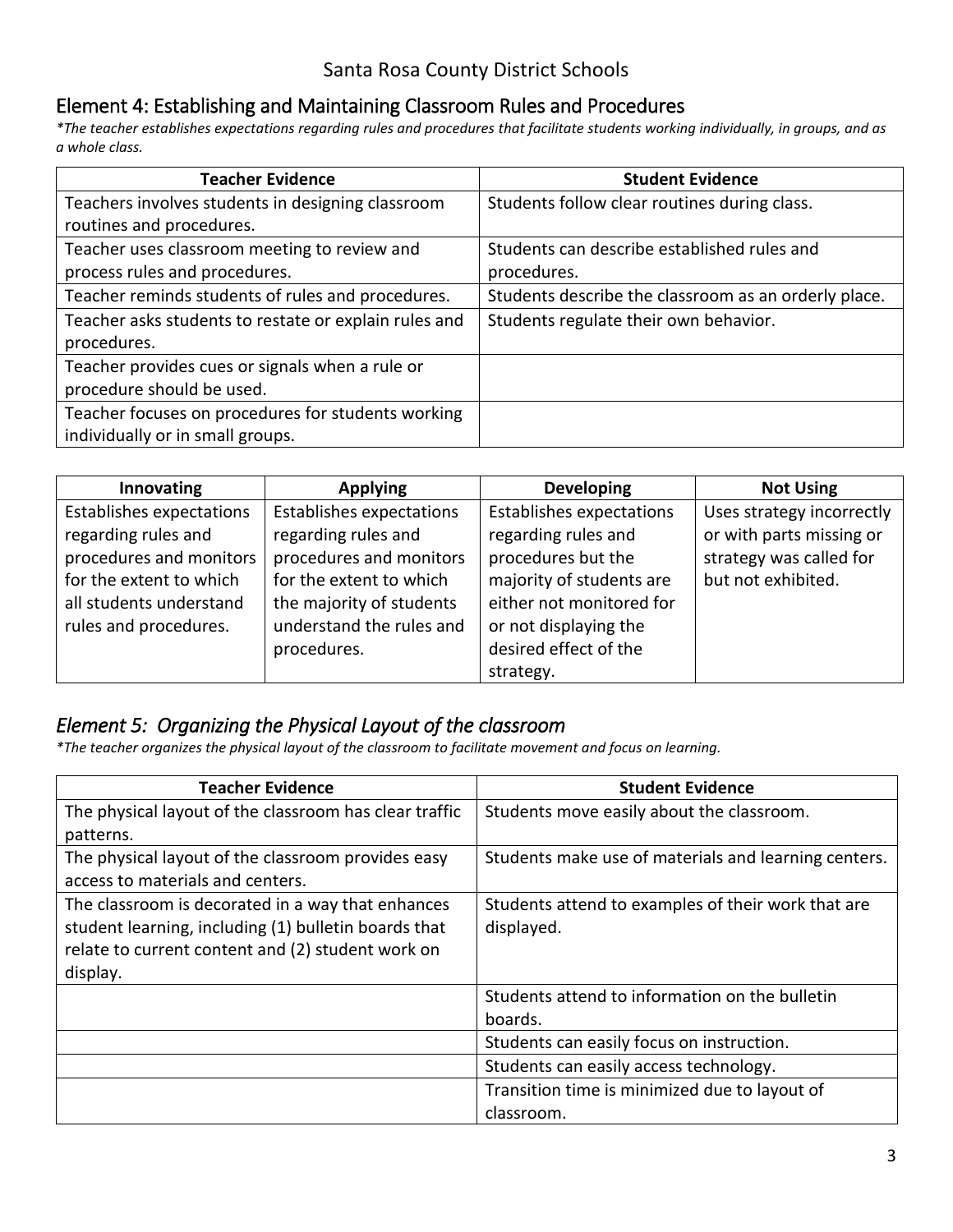| Innovating                 | <b>Applying</b>            | <b>Developing</b>        | <b>Not Using</b>        |
|----------------------------|----------------------------|--------------------------|-------------------------|
| Organizes the physical     | Organizes the physical     | Organizes the physical   | Uses strategy           |
| layout of the classroom to | layout of the classroom to | layout of the classroom  | incorrectly or with     |
| facilitate movement and    | facilitate movement and    | to facilitate movement   | parts missing or        |
| support learning and       | support on learning and    | and support on learning, | strategy was called for |
| monitors for evidence of   | monitors the extent to     | but the majority of      | but not exhibited.      |
| the extent to which all    | which the majority of      | students are either not  |                         |
| students have easy access  | students have access to    | monitored for or not     |                         |
| to materials in an         | materials in an            | displaying the desired   |                         |
| environment that supports  | environment that           | effect of the strategy.  |                         |
| learning.                  | supports learning.         |                          |                         |

## *Segments Addressing Content: (10 Elements)*

### Element 6: Identifying Critical Content

 *information that leads to a deeper understanding of the content. \*The teacher continuously identifies accurate critical content during a lesson or part of a lesson that portrays a clear progression of* 

| <b>Teacher Evidence</b>                                 | <b>Student Evidence</b>                               |
|---------------------------------------------------------|-------------------------------------------------------|
| Teacher highlights critical content that portrays a     | Students can describe the level of importance of the  |
| clear progression of information related to standards   | information presented in class and can explain why it |
| and goals.                                              | is important to pay attention to the content.         |
| Teacher identifies differences between the critical     | Formative data show students attend to the critical   |
| and non-critical content.                               | content (e.g. questioning, artifacts).                |
| Teacher cues the importance of upcoming                 |                                                       |
| information in some indirect fashion, using (1) tone of |                                                       |
| voice, (2) body position, or (3) level of excitement.   |                                                       |
| Teacher integrates cross curricular connections to      |                                                       |
| content.                                                |                                                       |

| Innovating                   | <b>Applying</b>              | <b>Developing</b>            | <b>Not Using</b>       |
|------------------------------|------------------------------|------------------------------|------------------------|
| Signals to students critical | Signals to students critical | Signals to students critical | Uses strategy          |
| versus non-critical          | versus non-critical content  | versus non-critical content  | incorrectly or with    |
| content and portrays a       | and portrays a clear         | and portrays a clear         | parts missing or       |
| clear progression of         | progression of information   | progression of information,  | strategy was called    |
| information and monitors     | and monitors for evidence    | but the majority of students | for but not exhibited. |
| for evidence of the extent   | of the extent to which the   | are either not monitored     |                        |
| to which all students are    | majority of students are     | for or not displaying the    |                        |
| attending to critical        | attending to critical versus | desired effect of the        |                        |
| versus non-critical          | non-critical content.        | strategy.                    |                        |
| content.                     |                              |                              |                        |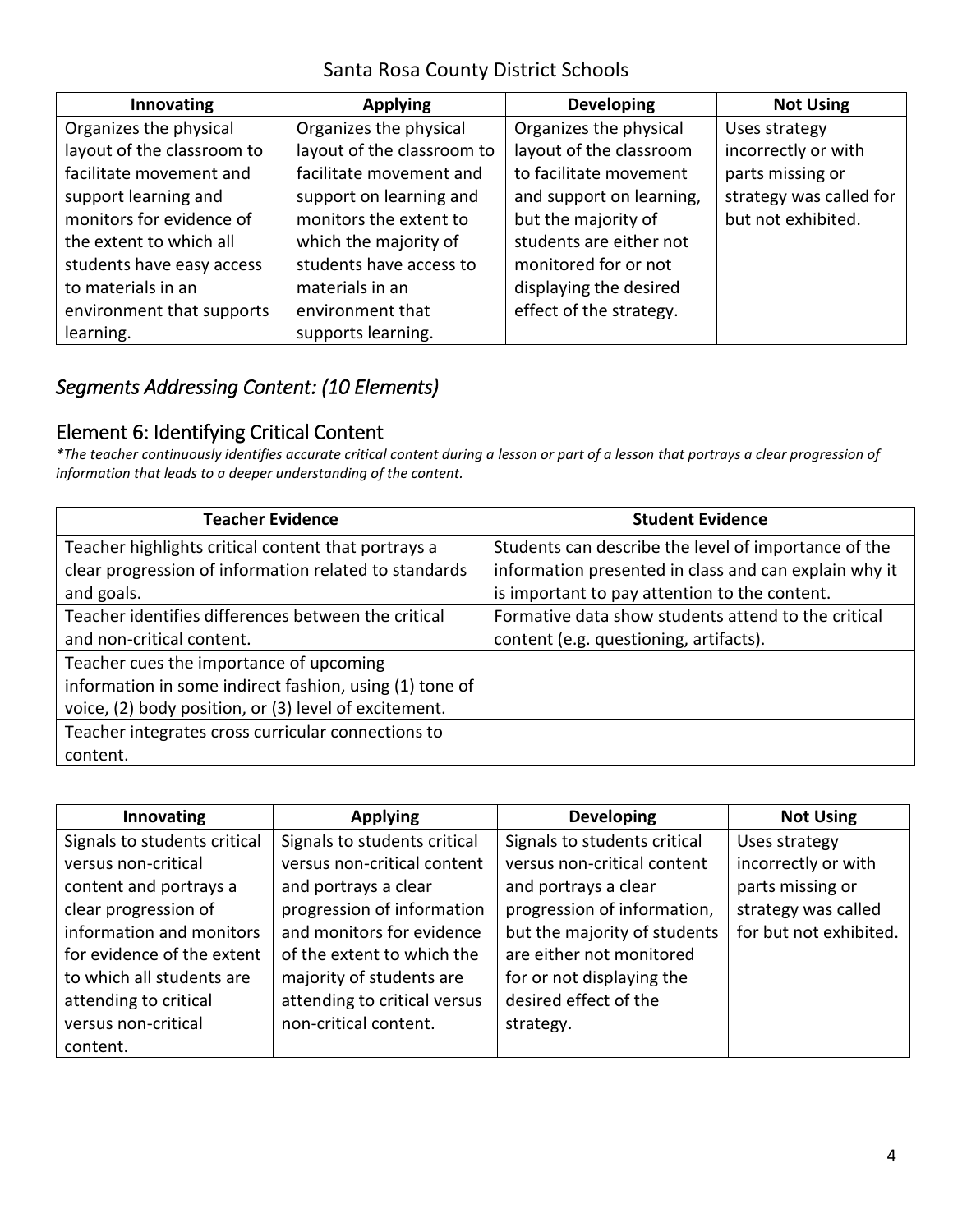#### Element 7: Organizing Students to Interact with New Content

*\*The teacher organizes students into appropriate groups to facilitate the processing of new content.* 

| <b>Teacher Evidence</b>                            | <b>Student Evidence</b>                               |
|----------------------------------------------------|-------------------------------------------------------|
| Teacher has established routines for student       | Students move and work within groups with an          |
| grouping and student interaction for the express   | organized purpose.                                    |
| purpose of processing new content.                 |                                                       |
| Teacher provides guidance on one or more conative  | Students understand expectations about appropriate    |
| skills:                                            | behavior in groups in that they (1) have an           |
| (1) Becoming aware of the power of                 | awareness of the power of interpretations, (2) avoid  |
| interpretations                                    | negative thinking, (3) take various perspectives, (4) |
| (2) Avoiding negative thinking                     | interact responsibly, (5) appear to know how to       |
| (3) Taking various perspectives                    | handle controversy and conflict resolution, (6)       |
| (4) Interacting responsibly                        | actively ask and answer questions about the content,  |
| (5) Handling controversy and conflict resolution   | (7) add their perspectives to discussions and, (8)    |
|                                                    | attend to the cognitive skill(s).                     |
| Teacher organizes students into ad hoc groups for  |                                                       |
| the lesson.                                        |                                                       |
| Teacher provides guidance on one or more cognitive |                                                       |
| skills appropriate for the lesson.                 |                                                       |

| Innovating                    | <b>Applying</b>           | <b>Developing</b>         | <b>Not Using</b>          |
|-------------------------------|---------------------------|---------------------------|---------------------------|
| Organizes students into       | Organizes students into   | Organizes student into    | Uses strategy             |
| appropriate groups to         | appropriate groups to     | appropriate groups to     | incorrectly or with parts |
| facilitate the processing of  | facilitate the processing | facilitate the processing | missing or strategy was   |
| new content and monitors      | of new content and        | of new content, but the   | called for but not        |
| for evidence of the extent to | monitors for evidence     | majority of students are  | exhibited.                |
| which all students process in | of the extent to which    | either not monitored      |                           |
| groups.                       | the majority of students  | for or not displaying the |                           |
|                               | process in groups.        | desired effect of the     |                           |
|                               |                           | strategy.                 |                           |

#### Element 8: Previewing New Content

*\*The teacher engages students in previewing activities that require students to access prior knowledge and analyze new content.* 

| <b>Teacher Evidence</b>                            | <b>Student Evidence</b>                               |
|----------------------------------------------------|-------------------------------------------------------|
| Teacher uses preview questions before reading.     | When asked, student can explain linkages with prior   |
|                                                    | knowledge.                                            |
| Teacher uses K-W-L strategy or a variation of it.  | When asked, students make predictions about           |
|                                                    | upcoming content.                                     |
| Teacher provides an advanced organizer, such as an | When asked, students can provide a purpose for        |
| outline or graphic organizer.                      | what they are about to learn.                         |
| Teacher has students brainstorm.                   | Students cognitively engage in previewing activities. |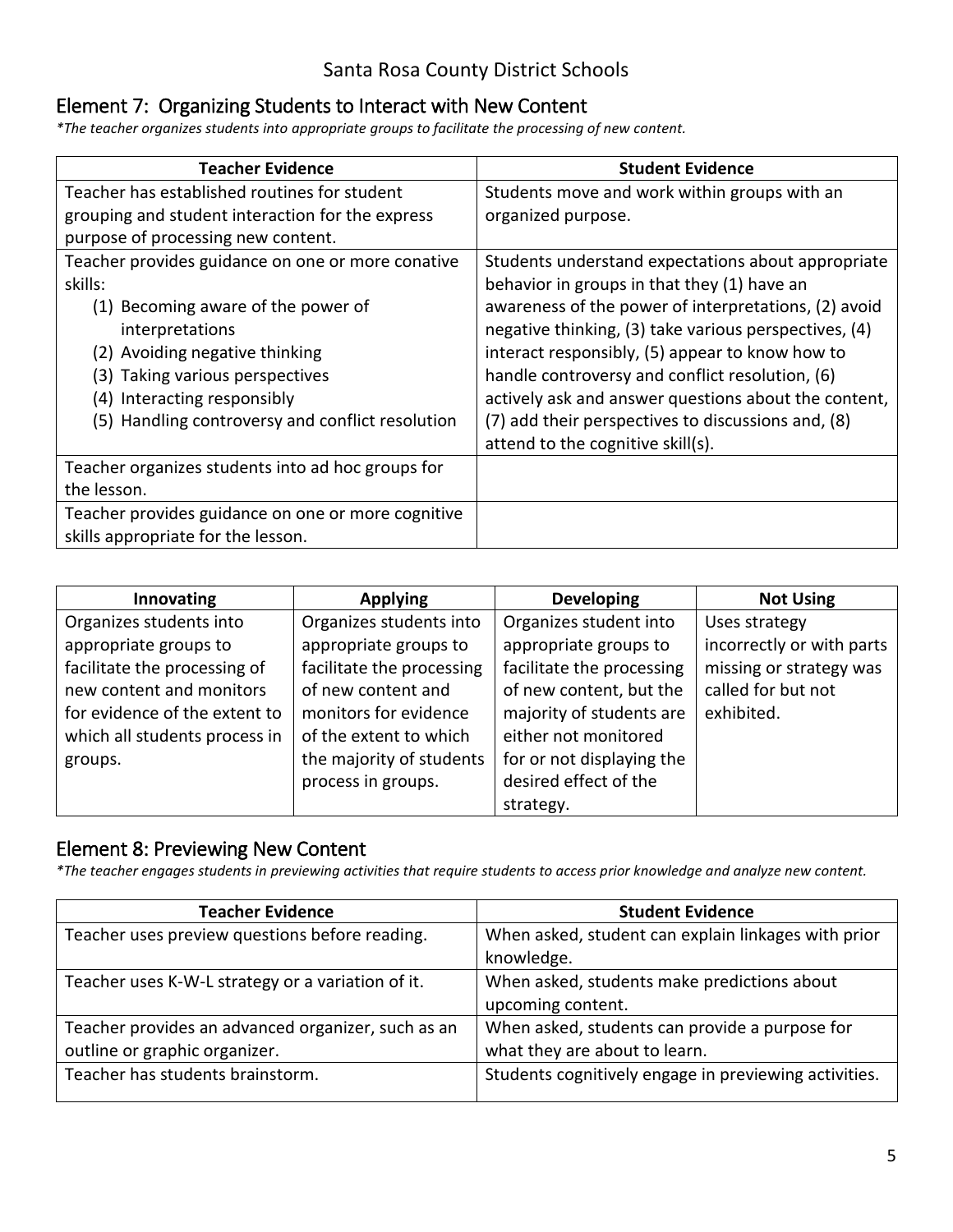| Teacher uses an anticipation guide.                                                                                          | Students can identify basic relationships between<br>prior content and upcoming content. |
|------------------------------------------------------------------------------------------------------------------------------|------------------------------------------------------------------------------------------|
| Teacher uses a motivational hook or launching<br>activity such as presenting anecdotes or a short<br>selection from a video. | Students can explain how prior standards or new<br>goals link to the new content.        |
| Teacher uses a word splash activity to connect<br>vocabulary to upcoming content.                                            |                                                                                          |
| When necessary, the teacher reteaches basic<br>information or skills.                                                        |                                                                                          |
| Teacher uses digital resources to help students make<br>linkages.                                                            |                                                                                          |
| Teacher uses strategies associated with a flipped<br>classroom.                                                              |                                                                                          |

| Innovating                 | <b>Applying</b>            | <b>Developing</b>          | <b>Not Using</b>          |
|----------------------------|----------------------------|----------------------------|---------------------------|
| Engages students in        | Engages students in        | Engages students in        | Uses strategy incorrectly |
| previewing activities that | previewing activities that | previewing activities that | or with parts missing or  |
| require students to        | require students to        | require students to        | strategy was called for   |
| access prior knowledge     | access prior knowledge     | access prior knowledge     | but not exhibited.        |
| and analyze new content    | and analyze new content    | and analyze new            |                           |
| and monitors for           | and monitors for           | content, but the majority  |                           |
| evidence of the extent to  | evidence of the extent to  | of students are either     |                           |
| which all students access  | which the majority of      | not monitored for or not   |                           |
| prior knowledge and        | students access prior      | displaying the desired     |                           |
| analyze new content.       | knowledge and analyze      | effect of the strategy.    |                           |
|                            | new content.               |                            |                           |

## Element 9: Chunking Content into "Digestible Bites"

*\* The teacher breaks the content into small chunks (i.e. digestible bites) of information that can be easily processed by students to generate a clear conclusion.* 

| <b>Teacher Evidence</b>                                   | <b>Student Evidence</b>                             |
|-----------------------------------------------------------|-----------------------------------------------------|
| During a verbal presentation, the teacher stops at        | Students can explain why the teacher is stopping at |
| strategic points.                                         | various points.                                     |
| While utilizing multi-media, the teacher stops at         | Students appear to know what is expected of them    |
| strategic points.                                         | when the teacher stops at strategic points.         |
| While providing a demonstration, the teacher stops        | Students can explain clear conclusions about chunks |
| at strategic points.                                      | of content.                                         |
| While students are reading information or stories         |                                                     |
| orally as a class, the teacher stops at strategic points. |                                                     |
| Teacher uses appropriate questioning to determine         |                                                     |
| if content chunks are appropriate.                        |                                                     |
| Teacher uses formative data to break content into         |                                                     |
| appropriate chunks.                                       |                                                     |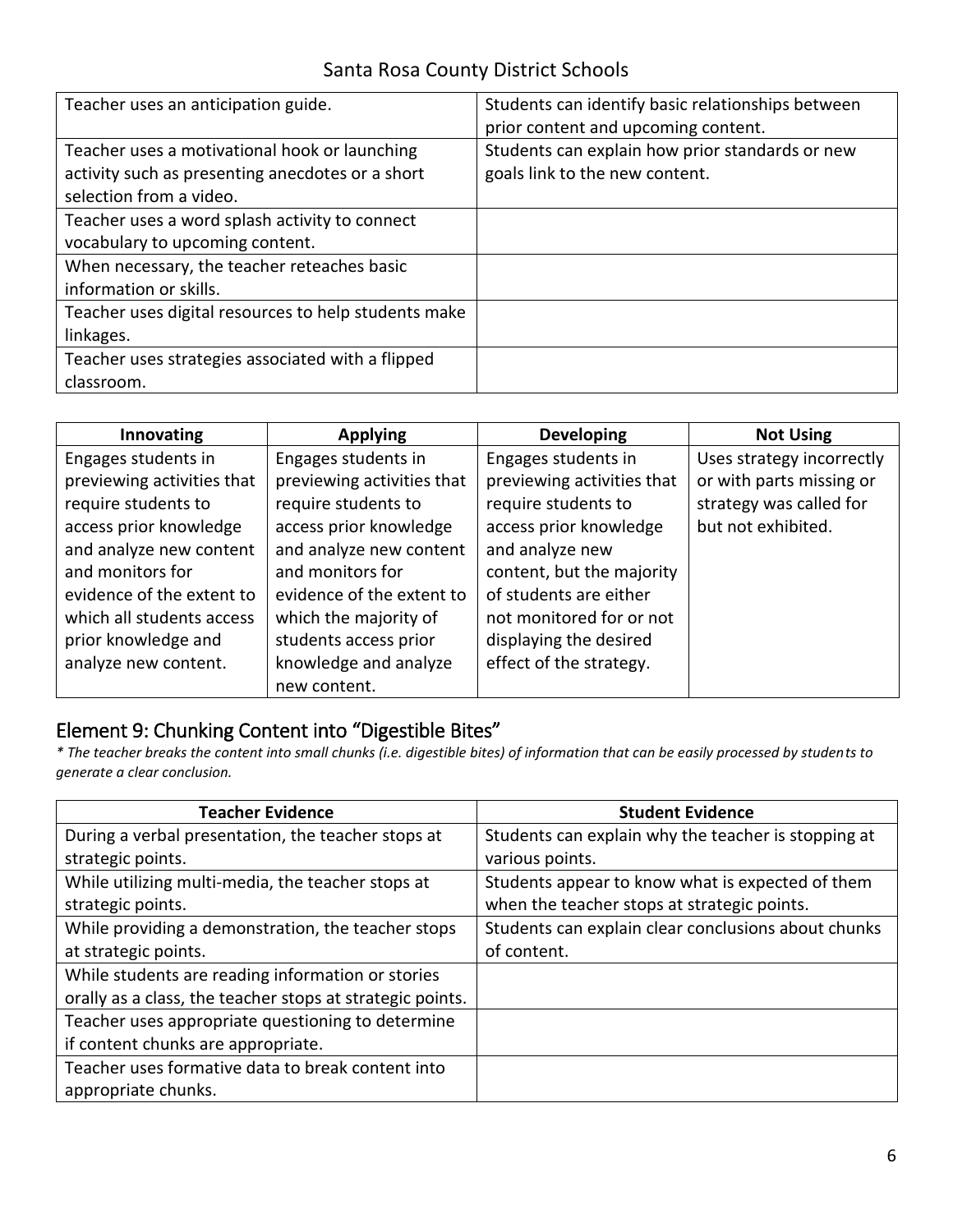| Innovating               | <b>Applying</b>          | <b>Developing</b>        | <b>Not Using</b>          |
|--------------------------|--------------------------|--------------------------|---------------------------|
| Breaks input experiences | Breaks input experiences | Breaks input experiences | Uses strategy incorrectly |
| into small chunks based  | into small chunks based  | into small chunks based  | or with parts missing or  |
| on student needs and     | on student needs and     | on student needs, but a  | strategy was called for   |
| monitors for evidence of | monitors for evidence of | majority of students are | but not exhibited.        |
| the extent to which the  | the extent to which the  | either not monitored for |                           |
| chunks are appropriate   | chunks are appropriate   | or not displaying the    |                           |
| for all students.        | for a majority of        | desired effect of the    |                           |
|                          | students.                | strategy.                |                           |

### Element 10: Helping Students Process New Content

*\*The teacher systematically engages student groups in processing and generating conclusions about new content.* 

| <b>Teacher Evidence</b>                              | <b>Student Evidence</b>                            |
|------------------------------------------------------|----------------------------------------------------|
| Teacher employs formal group processing strategies   | Students can explain what they have just learned.  |
| like jigsaw, reciprocal teaching, and concept        |                                                    |
| attainment.                                          |                                                    |
| Teacher uses informal strategies to engage group     | Students volunteer predictions.                    |
| members in actively processing by using predictions, |                                                    |
| associations, paraphrasing, verbal summarizing, and  |                                                    |
| questioning.                                         |                                                    |
| Teacher facilitates group members in generating      | Students voluntarily ask clarification questions.  |
| conclusions.                                         |                                                    |
|                                                      | Groups are actively discussing the content         |
|                                                      | (1) Group member ask each other and answer         |
|                                                      | questions about the information.                   |
|                                                      | (2) Group members make predictions about           |
|                                                      | what they expect next.                             |
|                                                      | Students generate conclusions about the new        |
|                                                      | content.                                           |
|                                                      | Students can verbally summarize or restate the new |
|                                                      | information.                                       |

| Innovating               | <b>Applying</b>          | <b>Developing</b>        | <b>Not Using</b>          |
|--------------------------|--------------------------|--------------------------|---------------------------|
| Engages student groups   | Engages student groups   | Engages student groups   | Uses strategy incorrectly |
| in processing new        | in processing new        | in processing new        | or with parts missing or  |
| content to generate      | content to generate      | content to generate      | strategy was called for   |
| conclusions and monitors | conclusions and monitors | conclusions, but the     | but not exhibited.        |
| for the extent to which  | for the extent to which  | majority of students are |                           |
| the processing enhances  | the processing enhances  | either not monitored for |                           |
| student understanding    | student understanding    | or not displaying the    |                           |
| for all students.        | for the majority of      | desired effect of the    |                           |
|                          | students.                | strategy.                |                           |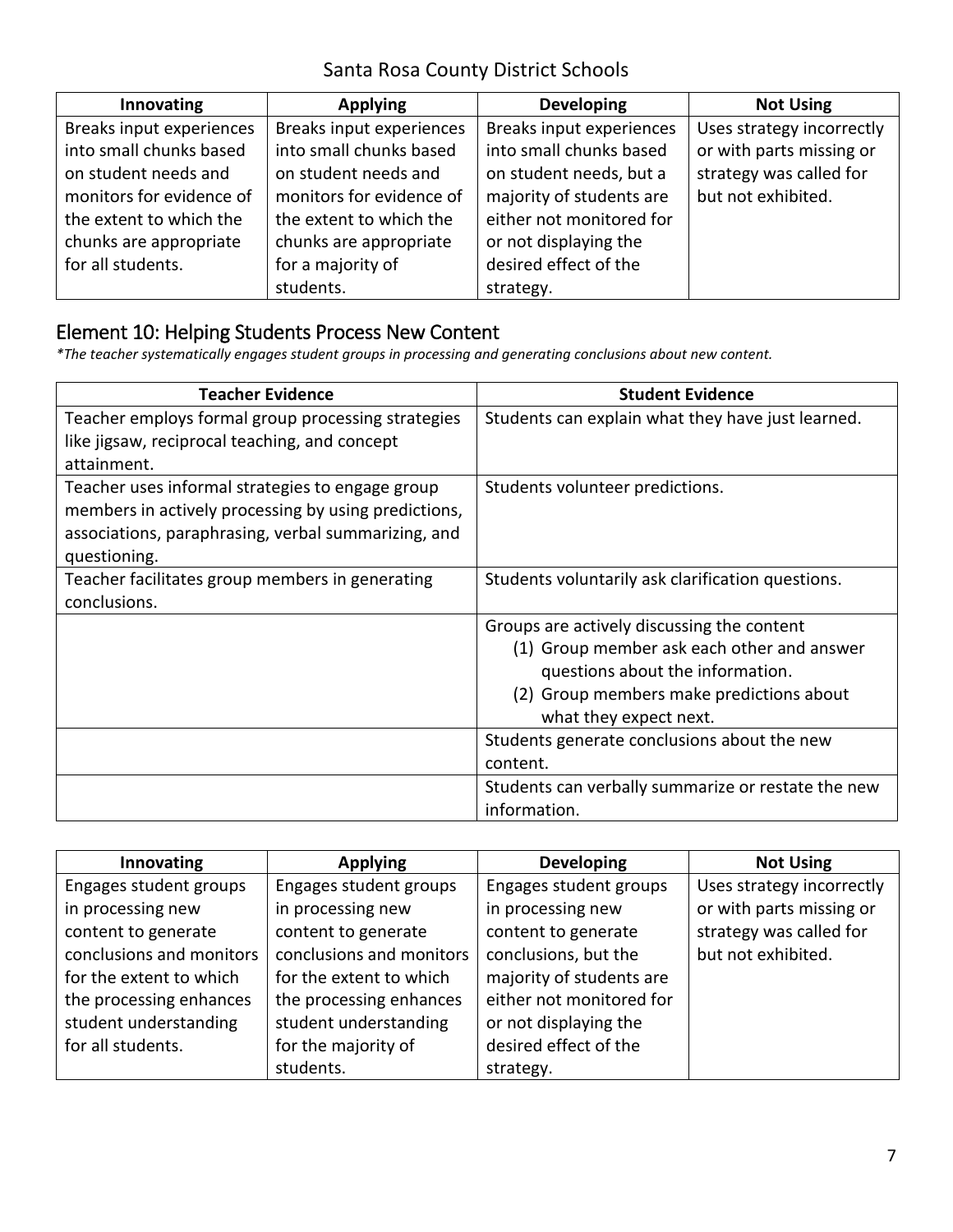### Element 14: Reviewing Content

*\*The teacher engages students in a brief review of content that highlights the cumulative nature of the content.* 

| <b>Teacher Evidence</b>                             | <b>Student Evidence</b>                                |
|-----------------------------------------------------|--------------------------------------------------------|
| Teacher begins the lesson with a brief review of    | Students can describe the previous content on which    |
| content.                                            | new lesson is based.                                   |
| Teacher uses specific strategies to review          | Student responses to class activities indicate that    |
| information, including (1) summaries, (2) problems  | they recall previous content with artifacts, pretests, |
| that must be solved using previous information, (3) | and warm up activities.                                |
| questions that require a review of content, (4)     |                                                        |
| demonstration, (5) brief practice test or exercise, |                                                        |
| and (6) warm up activity.                           |                                                        |
| When necessary, the teacher reteaches basic         |                                                        |
| information or skills.                              |                                                        |

| Innovating                | <b>Applying</b>           | <b>Developing</b>         | <b>Not Using</b>          |
|---------------------------|---------------------------|---------------------------|---------------------------|
| Engages students in a     | Engages students in a     | Engages students in a     | Uses strategy incorrectly |
| brief review that         | brief review that         | brief review that         | or with parts missing or  |
| highlights the cumulative | highlights the cumulative | highlights the cumulative | strategy was called for   |
| nature of the content     | nature of the content     | nature of the content,    | but not exhibited.        |
| and monitors for          | and monitors for          | but the majority of       |                           |
| evidence of the extent to | evidence of the extent to | students are either not   |                           |
| which all students can    | which the majority of     | monitored for or not      |                           |
| recall critical content.  | students can recall       | displaying the desired    |                           |
|                           | critical content.         | effect of the strategy.   |                           |

#### Element 15: Organizing Students to Practice and Deepen Knowledge

*\*The teacher organizes and guides grouping in ways that appropriately facilitate practicing and deepening knowledge.* 

| <b>Teacher Evidence</b>                              | <b>Student Evidence</b>                                |
|------------------------------------------------------|--------------------------------------------------------|
| Teacher organizes students into groups with the      | Students explain how the group work supports their     |
| expressed idea of deepening their knowledge of       | learning.                                              |
| content.                                             |                                                        |
| Teacher organizes students into groups with the      | While in groups, students interact in explicit ways to |
| expressed idea of practicing a skill, strategy, or   | deepen their knowledge of informational content or     |
| process.                                             | practice a skill, strategy, or process: (1) Students   |
|                                                      | actively ask and answer questions about the content,   |
|                                                      | and (2) students add their perspective to discussions. |
| Teacher provides guidance regarding group            | Students move and work within groups with an           |
| interactions.                                        | organized purpose.                                     |
| Teacher provides guidance on one or more conative    | Students express conative skills, (1) awareness of the |
| skills, (1) becoming aware of the power of           | power of interpretations, (2) avoid negative thinking, |
| interpretations, (2) avoiding negative thinking, (3) | (3) take various perspectives, (4) interact            |
| taking various perspectives, (4) interacting         | responsibly, and (5) handle controversy and conflict   |
|                                                      | resolution.                                            |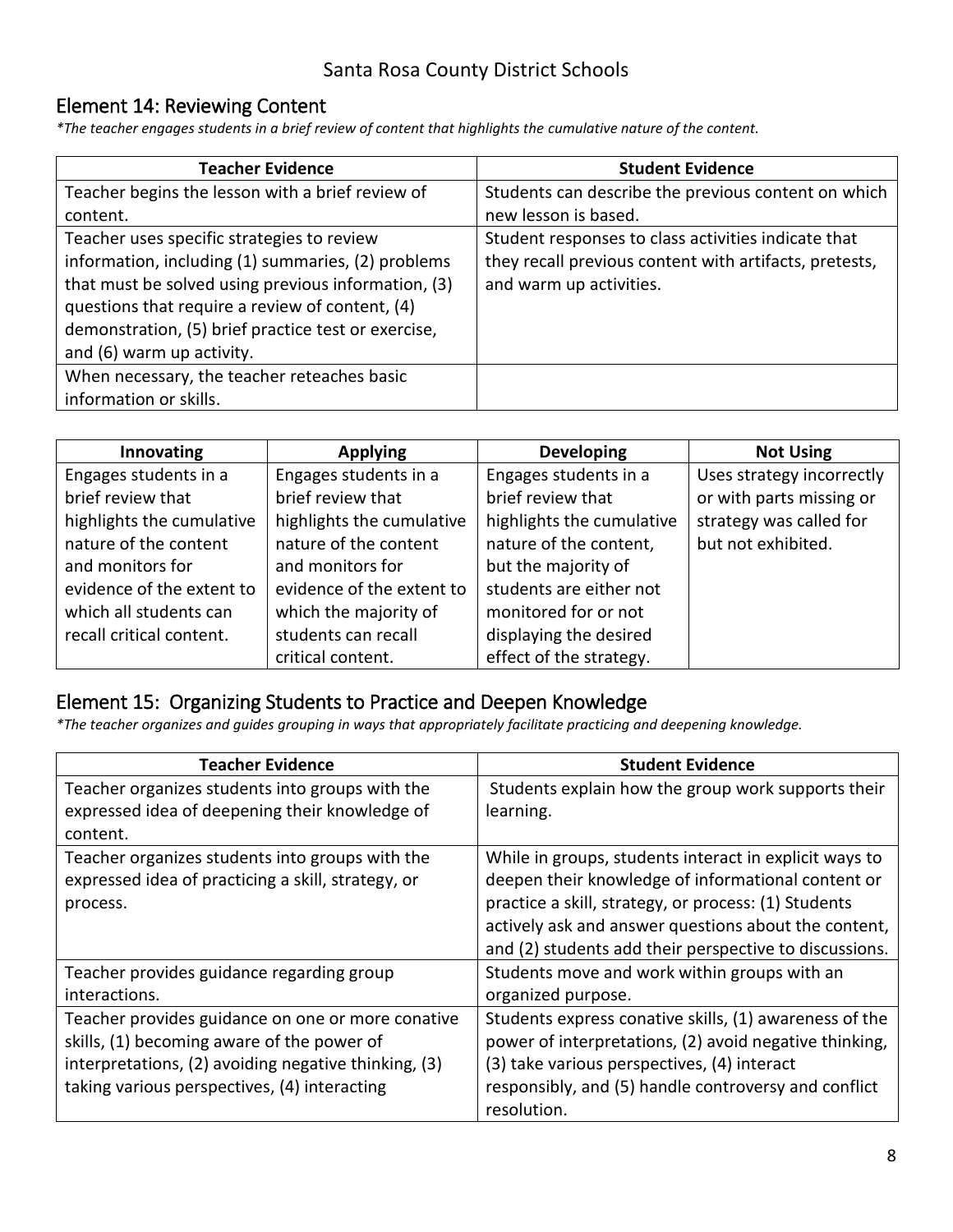| responsibly, and (5) handling controversy and      |                                             |
|----------------------------------------------------|---------------------------------------------|
| conflict resolution.                               |                                             |
| Teacher provides guidance on one or more cognitive | Students attend to the cognitive skill (s). |
| skills appropriate for the lesson.                 |                                             |

| Innovating                | <b>Applying</b>          | <b>Developing</b>        | <b>Not Using</b>          |
|---------------------------|--------------------------|--------------------------|---------------------------|
| Organizes students into   | Organizes students into  | Organizes students into  | Uses strategy incorrectly |
| groups that               | groups that              | groups that              | or with parts missing or  |
| appropriately facilitate  | appropriately facilitate | appropriately facilitate | strategy was called for   |
| practicing and deepening  | practicing and deepening | practicing and deepening | but not exhibited.        |
| knowledge and monitors    | knowledge and monitors   | knowledge, but the       |                           |
| for evidence of the       | for evidence of the      | majority of students are |                           |
| extent to which the       | extent to which the      | either not monitored for |                           |
| group work extends the    | group work extends the   | or not displaying the    |                           |
| learning of all students. | learning of the majority | desired effect of the    |                           |
|                           | of students.             | strategy.                |                           |

### Element 17: Helping Students Examine Similarities and Differences.

*\*When presenting content, the teacher helps students deepen their knowledge by examining similarities and differences*.

| <b>Teacher Evidence</b>                                  | <b>Student Evidence</b>                              |
|----------------------------------------------------------|------------------------------------------------------|
| Teacher engages students in activities that require      | Students can create analogies and/or metaphors       |
| students to examine similarities and differences,        | that reflect their depth of understanding.           |
| such as (1) comparison activities, (2) classifying       |                                                      |
| activities, (3) analogy activities, and (4) metaphor     |                                                      |
| activities. 5) identifying basic relationships between   |                                                      |
| ideas that deepen knowledge and, (6) generating          |                                                      |
| and manipulating mental images that deepen               |                                                      |
| knowledge.                                               |                                                      |
| Teacher asks students to summarize what they have        | Student comparison and classification activities     |
| learned from the activity.                               | reflect their depth of understanding.                |
| Teacher asks students to linguistically and non-         | Student artifacts indicate that student knowledge    |
| linguistically represent similarities and differences.   | has been extended as a result of the activity.       |
| Teacher asks students to explain how the activity has    | Student responses indicate that they have deepened   |
| added to their understanding.                            | their understanding.                                 |
| Teacher asks students to draw conclusions after the      | Students can present evidence to support their       |
| examination of similarities and differences.             | explanation of similarities and differences.         |
| Teacher facilitates the use of digital resources to find | Students navigate digital resources to find credible |
| credible and relevant information to support             | and relevant information to support similarities and |
| examination of similarities and differences.             | differences.                                         |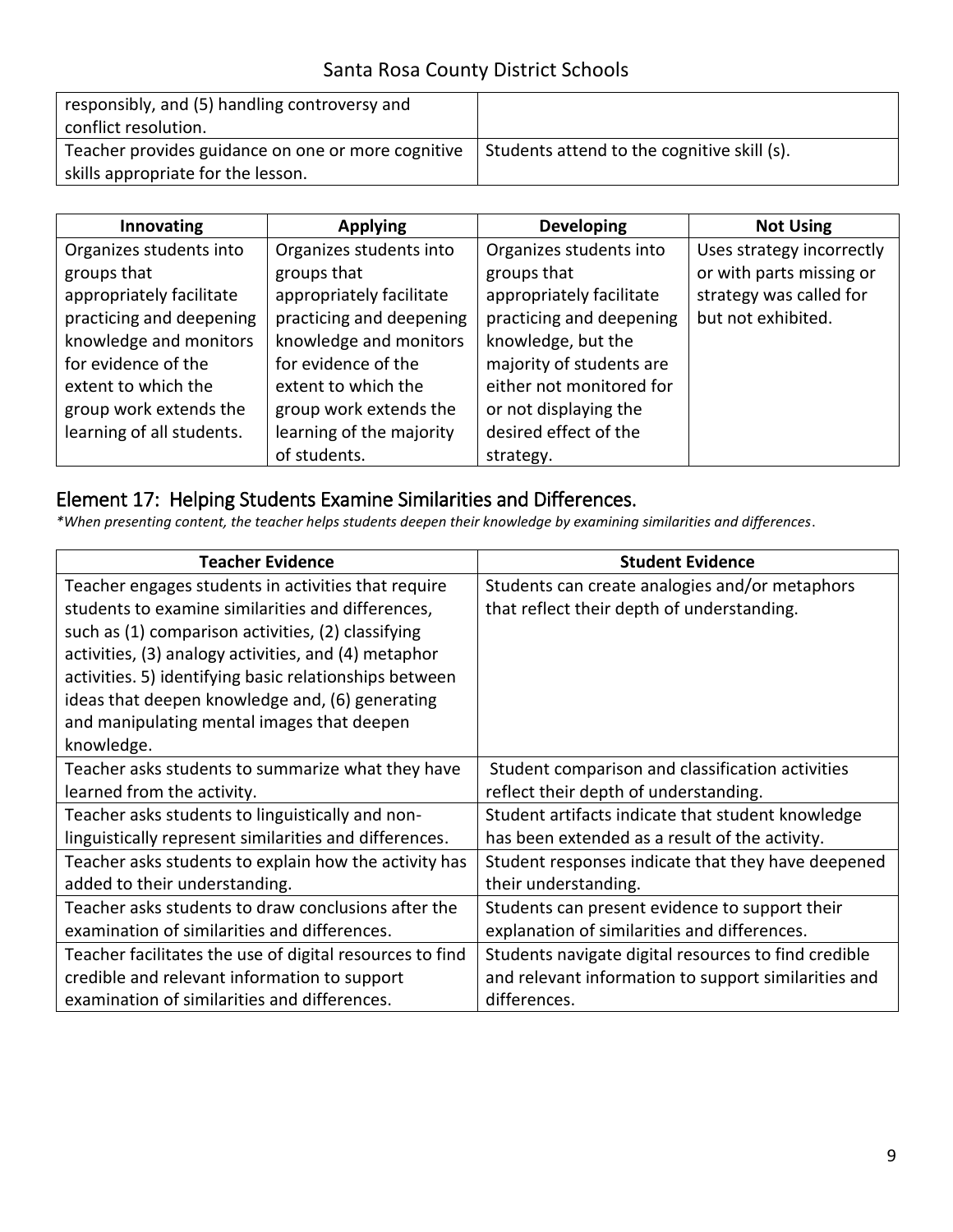| Innovating                                                                                                                                                                                                                      | <b>Applying</b>                                                                                                                                                                                                       | <b>Developing</b>                                                                                                                                                                                                            | <b>Not Using</b>                                                                                       |
|---------------------------------------------------------------------------------------------------------------------------------------------------------------------------------------------------------------------------------|-----------------------------------------------------------------------------------------------------------------------------------------------------------------------------------------------------------------------|------------------------------------------------------------------------------------------------------------------------------------------------------------------------------------------------------------------------------|--------------------------------------------------------------------------------------------------------|
| Engages students in<br>activities that require them<br>to examine similarities and<br>differences related to<br>content and monitors for<br>evidence of the extent to<br>which it deepens<br>understanding for all<br>students. | Engages students in<br>activities that require<br>them to examine<br>similarities and<br>differences related to<br>content and monitors for<br>evidence of the extent to<br>which it deepens<br>understanding for the | Engages students in<br>activities that require<br>them to examine<br>similarities and<br>differences related to<br>content, but the majority<br>of students are either<br>not monitored for or not<br>displaying the desired | Uses strategy incorrectly<br>or with parts missing or<br>strategy was called for<br>but not exhibited. |
|                                                                                                                                                                                                                                 | majority of students.                                                                                                                                                                                                 | effect of the strategy.                                                                                                                                                                                                      |                                                                                                        |

### Element 18: Helping Students Examine Errors in Reasoning

*\*The teacher helps students produce and defend claims by examining their own reasoning or the logic of presented information, processes, and procedures.* 

| <b>Teacher Evidence</b>                                 | <b>Student Evidence</b>                                 |
|---------------------------------------------------------|---------------------------------------------------------|
| Teacher asks students to examine information for        | Students can describe errors or informal fallacies in   |
| errors or informal fallacies in content or in their own | content.                                                |
| reasoning such as (1) faulty logic, (2) attacks, (3)    |                                                         |
| weak reference and (4) misinformation.                  |                                                         |
| Teacher asks students to examine and analyze the        | Student can explain the overall structure of an         |
| strength of support presented for a claim in content    | argument presented to support a claim.                  |
| or in their own reasoning by evaluating (1) clarity of  |                                                         |
| the claim statement, (2) evidence for the claim         |                                                         |
| presented and (3) qualifiers presented showing          |                                                         |
| exceptions to the claim.                                |                                                         |
| Teacher asks students to examine logic of errors in     | Student artifacts indicate students can identify errors |
| procedural knowledge.                                   | in reasoning or make and support a claim.               |
| Teacher asks students to analyze errors to identify     | Students navigate digital resources to find credible    |
| more efficient ways to execute processes.               | and relevant information to support examination of      |
|                                                         | errors in reasoning.                                    |
| Teacher facilitates the use of digital sources to find  | Student artifacts indicate students take various        |
| credible and relevant information to support            | perspectives by identifying the reasoning behind        |
| examination of errors in reasoning.                     | multiple perspectives.                                  |
| Teacher involves students in taking various             |                                                         |
| perspectives by identifying the reasoning behind        |                                                         |
| multiple perspectives.                                  |                                                         |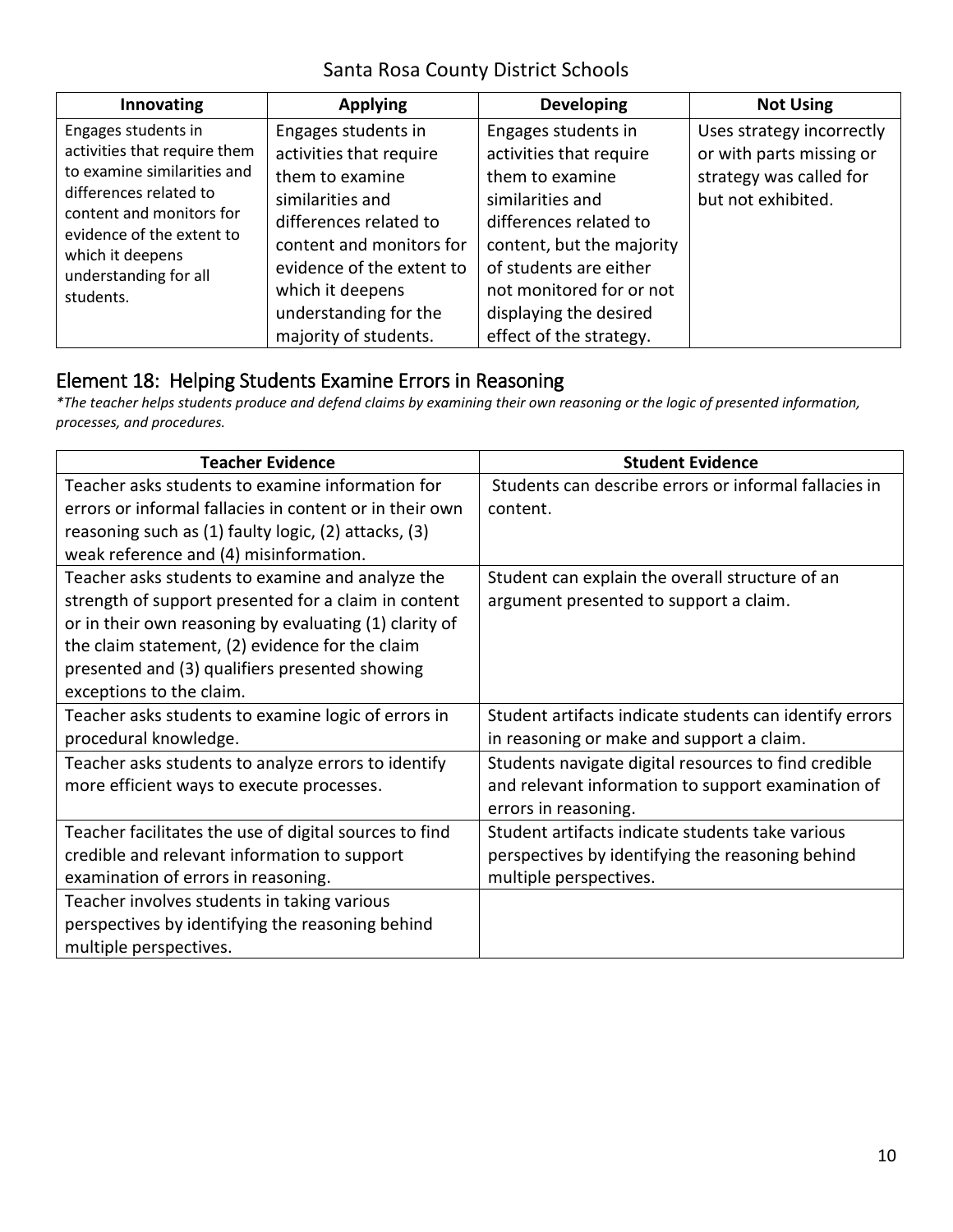| Innovating              | <b>Applying</b>          | <b>Developing</b>         | <b>Not Using</b>          |
|-------------------------|--------------------------|---------------------------|---------------------------|
| Engages students in     | Engages students in      | Engages students in       | Uses strategy incorrectly |
| activities that require | activities that require  | activities that require   | or with parts missing or  |
| them to examine their   | them to examine their    | them to examine their     | strategy was called for   |
| own reasoning or the    | own reasoning or the     | own reasoning or the      | but not exhibited.        |
| logic of information as | logic of information as  | logic of information as   |                           |
| presented to them and   | presented to them and    | presented to them, but    |                           |
| monitors the extent to  | monitors for evidence of | the majority of students  |                           |
| which it deepens the    | the extent to which it   | are either not monitored  |                           |
| understanding for all   | deepens the              | for or not displaying the |                           |
| students.               | understanding for the    | desired effect of the     |                           |
|                         | majority of students.    | strategy.                 |                           |

#### Element 19: Helping students Practice Skills, Strategies and Processes

*\*When the content involves a skill, strategy, or process, the teacher engages students in practice activities that help them develop fluency and alternative ways of executing procedures.* 

| <b>Teacher Evidence</b>                                   | <b>Student Evidence</b>                               |
|-----------------------------------------------------------|-------------------------------------------------------|
| Teacher engages students in massed and distributed        | Students perform the skill, strategy, or process with |
| practice activities that are appropriate to their         | increased confidence.                                 |
| current ability to execute a skill, strategy, or process, |                                                       |
| utilizing either (1) guided practice if students cannot   |                                                       |
| perform the skill, strategy, or process independently,    |                                                       |
| or (2) independent practice if students can perform       |                                                       |
| the skill strategy, or process independently.             |                                                       |
| Teacher guides students to generate and manipulate        | Students perform the skill, strategy, or process with |
| mental models for skills, strategies, and processes.      | increased competence.                                 |
| Teacher employs "worked examples."                        | Student artifacts or formative data show fluency and  |
|                                                           | accuracy is increasing.                               |
| Teacher provides opportunity for practice                 | Students can explain mental models.                   |
| immediately prior to assessing skills, strategies, and    |                                                       |
| processes.                                                |                                                       |
| Teacher models the skill, strategy or process.            |                                                       |

| Innovating                   | <b>Applying</b>              | <b>Developing</b>           | <b>Not Using</b>          |
|------------------------------|------------------------------|-----------------------------|---------------------------|
| When content involves a      | When content involves a      | When content involves a     | Uses strategy incorrectly |
| skill, strategy, or process, | skill, strategy, or process, | skill, strategy or process, | or with parts missing or  |
| engages students in          | engages students in          | engages students in         | strategy was called for   |
| practice activities and      | practice activities and      | practice activities but the | but not exhibited.        |
| monitors for evidence of     | monitors for evidence of     | majority of students are    |                           |
| the extent to which it       | the extent to which it       | either not monitored for    |                           |
| increases fluency or         | increases fluency or         | or not displaying the       |                           |
| deepens understanding        | deepens understanding        | desired effect of the       |                           |
| for all students.            | for the majority of          | strategy.                   |                           |
|                              | students.                    |                             |                           |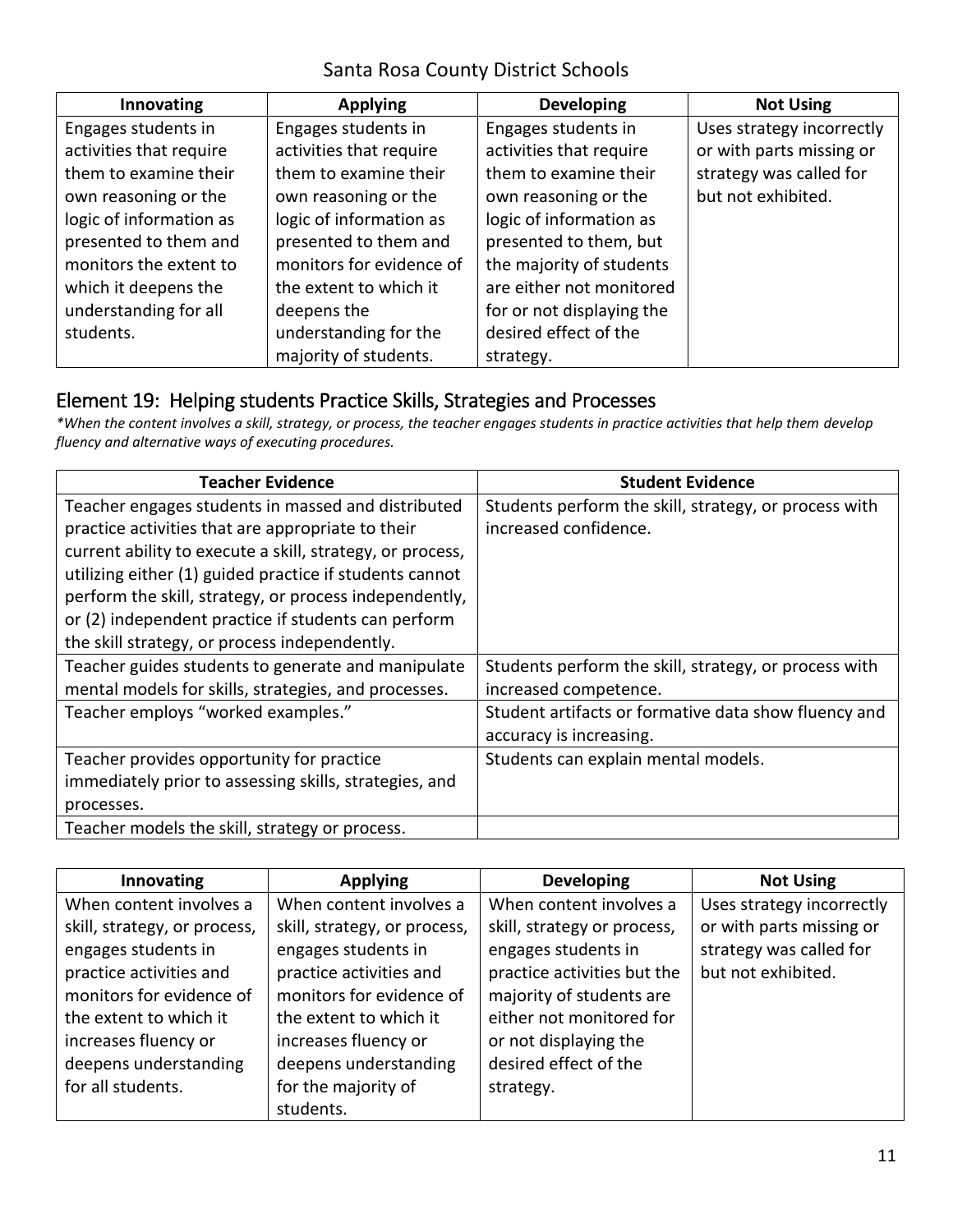### *Segments Enacted on the Spot (12 elements)*

#### Element 24: Noticing When Students are Not Engaged

*\*The teacher scans the room, and notices when students are not paying attention or cognitively engaged and takes overt action.* 

| <b>Teacher Evidence</b>                                 | <b>Student Evidence</b>                               |
|---------------------------------------------------------|-------------------------------------------------------|
| Teacher notices when specific students or groups of     | Students appear aware of the fact that the teacher is |
| students are not paying attention or cognitively        | taking note of their level of engagement.             |
| engaged.                                                |                                                       |
| Teacher notices when the energy level in the room is    | Students try to increase their level of engagement    |
| low or students are not participating.                  | when the teacher uses engagement strategies.          |
| Teacher takes action or uses specific strategies to re- | Students explain that the teacher expects high levels |
| engage students.                                        | of engagement.                                        |
|                                                         | Students report that the teacher notices when         |
|                                                         | students are not engaged.                             |

| Innovating               | <b>Applying</b>          | <b>Developing</b>        | <b>Not Using</b>          |
|--------------------------|--------------------------|--------------------------|---------------------------|
| Scans the room and       | Scans the room and       | Scans the room and       | Uses strategy incorrectly |
| notices when students    | notices when students    | notices when students    | or with parts missing or  |
| are not engaged and      | are not engaged and      | are not engaged and      | strategy was called for   |
| takes action and         | takes action and         | takes action, but the    | but not exhibited.        |
| monitors for evidence of | monitors for evidence of | majority of students are |                           |
| the extent to which all  | the extent to which the  | either not monitored for |                           |
| students re-engage.      | majority of students re- | or not displaying the    |                           |
|                          | engage.                  | desired effect of the    |                           |
|                          |                          | strategy.                |                           |

#### Element 25: Using Academic Games

*\*The teacher uses academic games to cognitively engage or re-engage students.* 

| <b>Teacher Evidence</b>                            | <b>Student Evidence</b>                           |
|----------------------------------------------------|---------------------------------------------------|
| Teacher uses academic games that focus on or       | Students engage in the games with some            |
| reinforce important concepts.                      | enthusiasm.                                       |
| Teacher uses academic games that create            | Students can explain how the games keep their     |
| generalizations or test principles.                | interest and help them learn or remember content. |
| Teacher uses structured, inconsequential           | Students appear to take various perspectives when |
| competition games such as Jeopardy or Family Feud. | engaged in academic games.                        |
| Teacher develops impromptu games such as making    | Students interact responsibly during academic     |
| a game out of which answer might be correct for a  | games.                                            |
| given question.                                    |                                                   |
| Teacher uses friendly competition along with       | Students handle controversy and conflict during   |
| classroom games.                                   | academic games.                                   |
| Teacher develops conative skills during academic   |                                                   |
| games such as taking various perspectives,         |                                                   |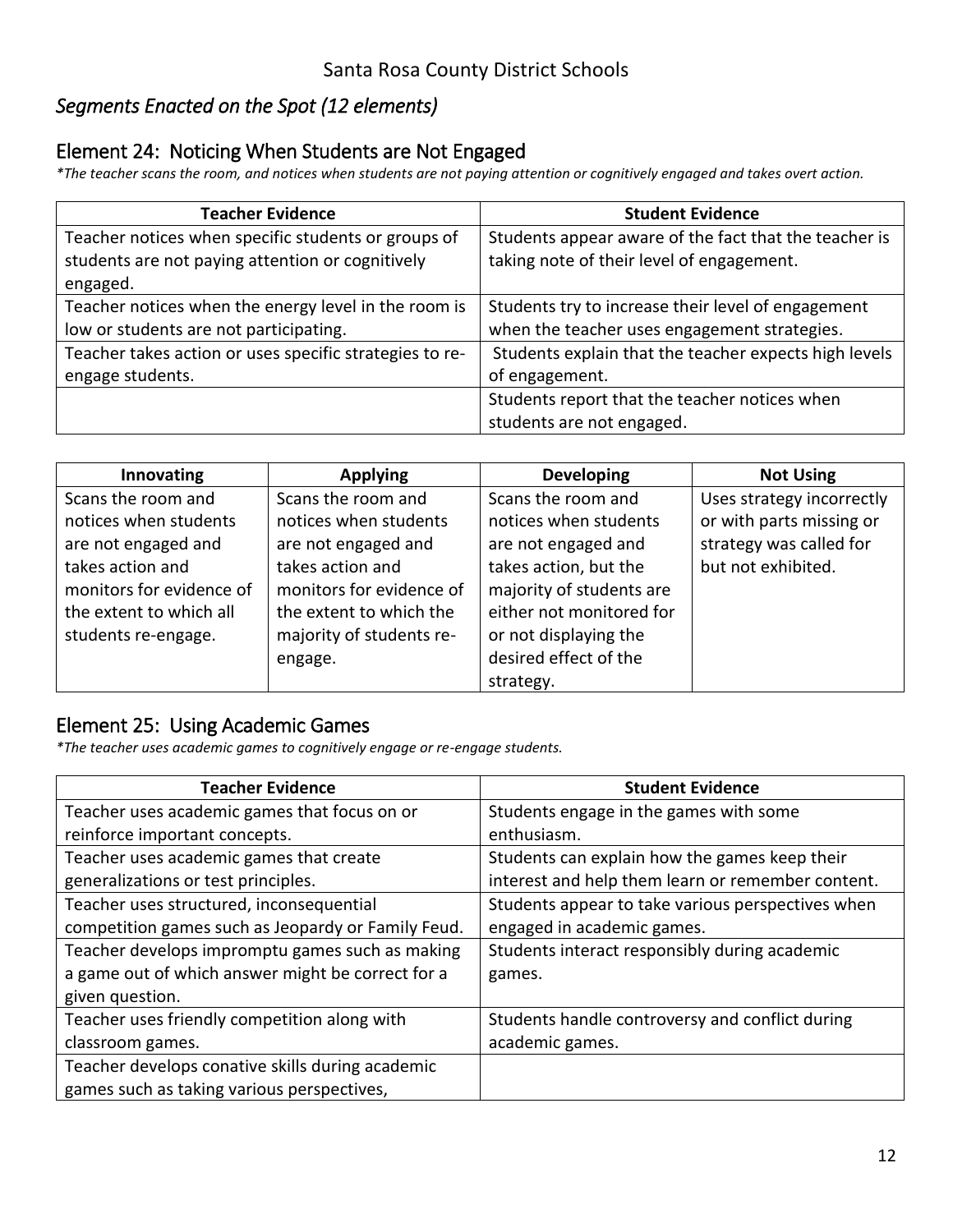| interacting responsibly, and handling controversy |  |
|---------------------------------------------------|--|
| and conflict.                                     |  |

| Innovating                | <b>Applying</b>           | <b>Developing</b>        | <b>Not Using</b>          |
|---------------------------|---------------------------|--------------------------|---------------------------|
| Uses academic games to    | Uses academic games to    | Uses academic games to   | Uses strategy incorrectly |
| maintain student          | maintain student          | maintain student         | or with parts missing or  |
| engagement and            | engagement and            | engagement, but the      | strategy was called for   |
| monitors for evidence of  | monitors for evidence of  | majority of students are | but not exhibited.        |
| the extent to which these | the extent to which these | either not monitored for |                           |
| activities enhance        | activities enhance        | or not displaying the    |                           |
| student engagement for    | student engagement for    | desired effect of the    |                           |
| all students.             | the majority of students. | strategy.                |                           |

### Element 26: Managing Response Rates

*\*The teacher uses response-rate techniques to maintain student engagement through questioning processes.* 

| <b>Teacher Evidence</b>                               | <b>Student Evidence</b>                             |
|-------------------------------------------------------|-----------------------------------------------------|
| Teacher uses appropriate wait time.                   | Multiple students or the entire class respond to    |
|                                                       | questions the teacher poses.                        |
| Teacher uses a variety of activities that require all | Students can describe their thinking about specific |
| student to respond such as response cards, hand       | questions the teacher poses.                        |
| signals, choral responses.                            |                                                     |
| Teacher uses technology to keep track of students'    | Students engage or re-engage in response to         |
| responses.                                            | teacher's use of questioning techniques.            |
| Teacher use response chaining.                        |                                                     |
| Teacher increases response rates by requiring         |                                                     |
| students to back up responses with evidence.          |                                                     |

| Innovating                                                                                                                                                                                                                           | <b>Applying</b>                                                                                                                                                                                                                                     | <b>Developing</b>                                                                                                                                                                                                                   | <b>Not Using</b>                                                                                       |
|--------------------------------------------------------------------------------------------------------------------------------------------------------------------------------------------------------------------------------------|-----------------------------------------------------------------------------------------------------------------------------------------------------------------------------------------------------------------------------------------------------|-------------------------------------------------------------------------------------------------------------------------------------------------------------------------------------------------------------------------------------|--------------------------------------------------------------------------------------------------------|
| Uses response rate<br>techniques to maintain<br>student engagement<br>through questioning<br>processes and monitors for<br>evidence of the extent to<br>which these activities<br>enhance student<br>engagement for all<br>students. | Uses response rate<br>techniques to maintain<br>student engagement<br>though questioning<br>processes and monitors<br>for evidence of the extent<br>to which the these<br>activities enhance student<br>engagement for the<br>majority of students. | Uses response rate<br>techniques to maintain<br>student engagement<br>through questioning<br>processes, but the majority<br>of students are either not<br>monitored for or not<br>displaying the desired<br>effect of the strategy. | Uses strategy incorrectly<br>or with parts missing or<br>strategy was called for<br>but not exhibited. |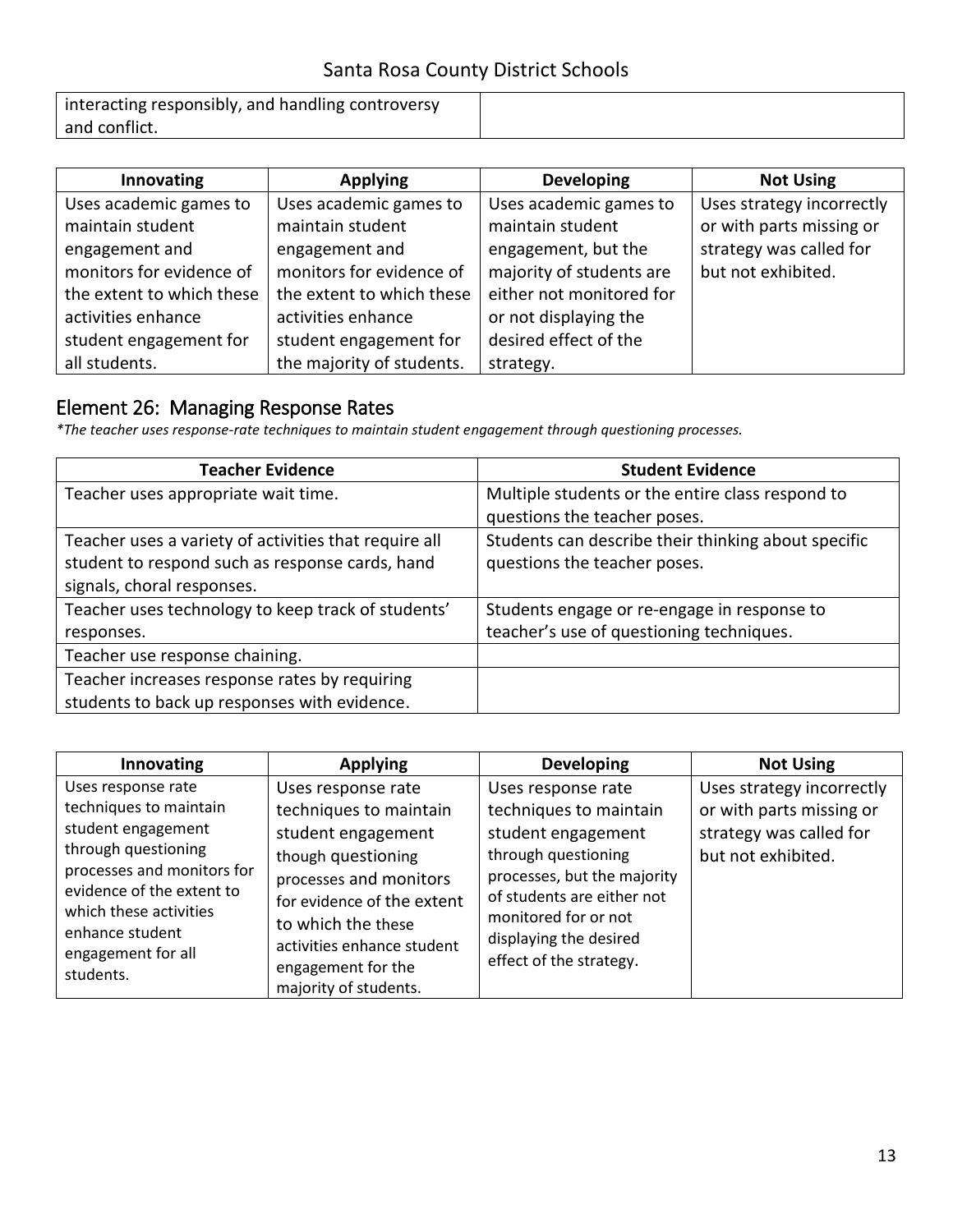### Element 27: Using Physical Movement

*\*The teacher uses physical movement to maintain student engagement in content.* 

| <b>Teacher Evidence</b>                                | <b>Student Evidence</b>                                |
|--------------------------------------------------------|--------------------------------------------------------|
| Teacher has students stand up and stretch or do        | Students engage in the physical activities the teacher |
| related activities when their energy is low.           | designs.                                               |
| Teacher uses activities that require students to       | Students can explain how the physical movement         |
| physically move to respond to questions, such as (1)   | keeps their interest and helps them learn.             |
| vote with your feet or (2) go to the part of the room  |                                                        |
| that represents the answer you agree.                  |                                                        |
| Teacher has students physically act out or model       | Student<br>behavior<br>shows<br>physical<br>movement   |
| content to increase energy and engagement.             | strategies increase cognitive engagement.              |
| Teacher uses give one, get one activities that require |                                                        |
| students to move about the room.                       |                                                        |
| Teacher facilitates movement to learning stations or   |                                                        |
| to work with other students.                           |                                                        |
| Teacher has students move after brief chunks of        |                                                        |
| content engagement.                                    |                                                        |

| Innovating                                                                                                                                             | <b>Applying</b>                                                                                                                             | <b>Developing</b>                                                                                                                                             | <b>Not Using</b>                                                                                       |
|--------------------------------------------------------------------------------------------------------------------------------------------------------|---------------------------------------------------------------------------------------------------------------------------------------------|---------------------------------------------------------------------------------------------------------------------------------------------------------------|--------------------------------------------------------------------------------------------------------|
| Uses physical movement to<br>maintain student<br>engagement and monitors<br>for evidence of the extent<br>to which these activities<br>enhance student | Uses physical movement<br>to maintain student<br>engagement and<br>monitors for evidence the<br>extent to which these<br>activities enhance | Uses physical movement<br>to maintain student<br>engagement, but the<br>majority of students are<br>either not monitored for or<br>not displaying the desired | Uses strategy incorrectly<br>or with parts missing or<br>strategy was called for<br>but not exhibited. |
| engagement for all<br>students.                                                                                                                        | student engagement for<br>the majority of students.                                                                                         | effect of the strategy.                                                                                                                                       |                                                                                                        |

### Element 28: Maintaining a Lively Pace

*\*The teacher uses pacing techniques to maintain students' engagement in content.* 

| <b>Teacher Evidence</b>                             | <b>Student Evidence</b>                             |
|-----------------------------------------------------|-----------------------------------------------------|
| Teacher employs crisp transitions from one activity | Students quickly adapt to transition and re-engage  |
| to another.                                         | when a new activity is begun.                       |
| Teacher alters pace appropriately (i.e., speeds up  | When asked about the pace of the class, students    |
| and slows down based on the learners).              | describe it as neither too fast nor too slow.       |
| Teacher balances a lively pace with the need for    | Students stay engaged when the pace of the class is |
| adequate time to respond to specific activities and | not too fast or not too slow.                       |
| assignments.                                        |                                                     |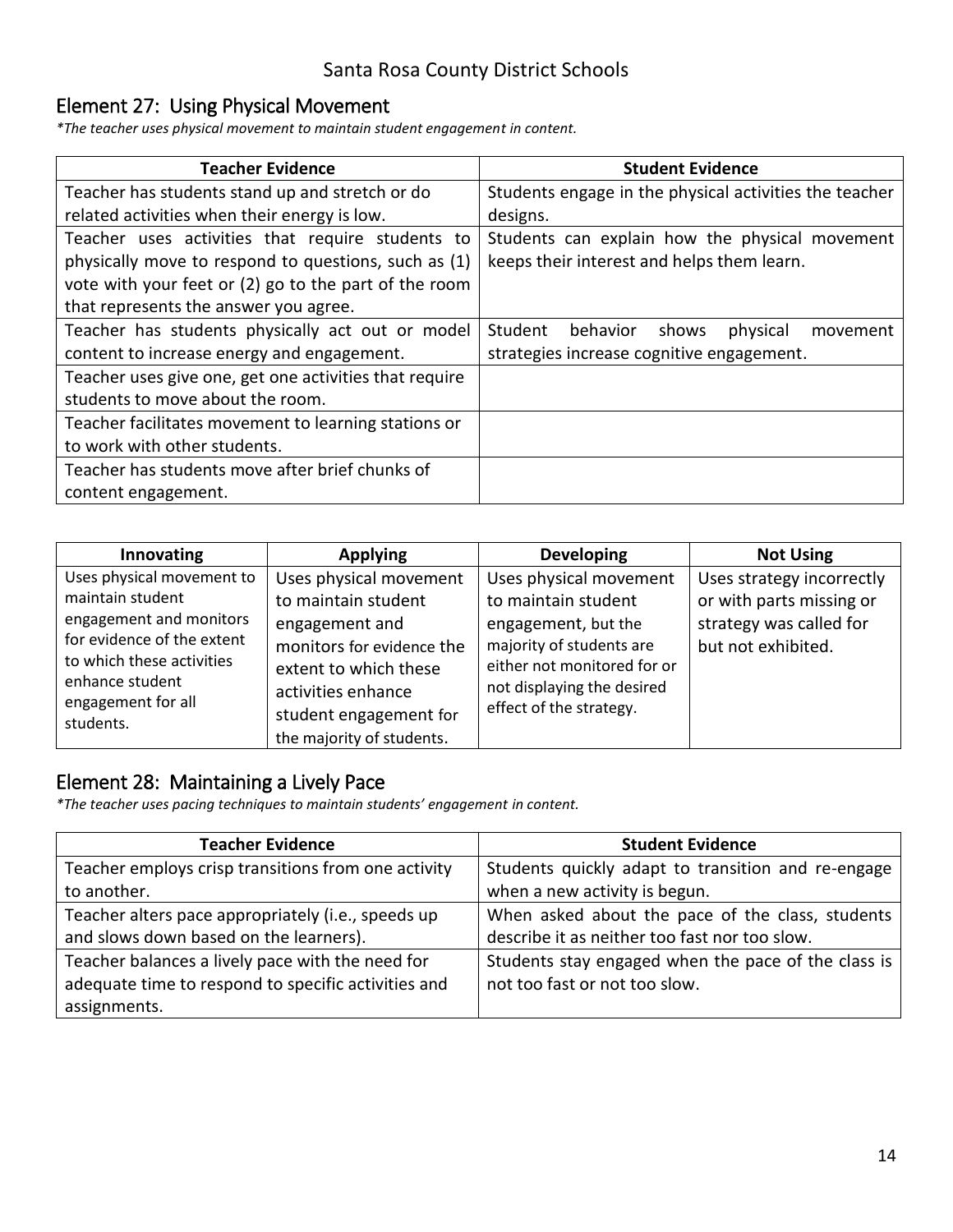| Innovating                                                                                                                                                                                | <b>Applying</b>                                                                                                                                                                                       | <b>Developing</b>                                                                                                                                                                        | <b>Not Using</b>                                                                                       |
|-------------------------------------------------------------------------------------------------------------------------------------------------------------------------------------------|-------------------------------------------------------------------------------------------------------------------------------------------------------------------------------------------------------|------------------------------------------------------------------------------------------------------------------------------------------------------------------------------------------|--------------------------------------------------------------------------------------------------------|
| Uses pacing techniques<br>to maintain student<br>engagement and<br>monitors for evidence of<br>the extent to which<br>these activities enhance<br>student engagement for all<br>students. | Uses pacing techniques<br>to maintain student<br>engagement and monitors<br>for evidence of the extent<br>to which these activities<br>enhance student<br>engagement for the<br>majority of students. | Uses pacing techniques to<br>maintain student<br>engagement, but the<br>majority of students are<br>either not monitored for or<br>not displaying the desired<br>effect of the strategy. | Uses strategy incorrectly<br>or with parts missing or<br>strategy was called for<br>but not exhibited. |

### Element 32: Presenting Unusual or Intriguing Information

*\*The teacher uses unusual or intriguing and relevant information about the content to enhance cognitive engagement.* 

| <b>Teacher Evidence</b>                                    | <b>Student Evidence</b>                                 |
|------------------------------------------------------------|---------------------------------------------------------|
| Teacher systematically provides interesting facts and      | Student attention increases when unusual information is |
| details about the content.                                 | presented about the content.                            |
| Teachers encourages students to identify interesting       | Students explain how the unusual information makes them |
| information about the content.                             | more interested in the content.                         |
| Teacher engages students in activities like "Believe it or | Students explain how the unusual information deepens    |
| not" about the content.                                    | their understanding of the content.                     |
| Teacher uses guest speakers and various digital resources  |                                                         |
| (e.g. media clips) to provide unusual information about    |                                                         |
| the content.                                               |                                                         |

| Innovating                                                                                                                                                                                                | <b>Applying</b>                                                                                                                                                                                                       | <b>Developing</b>                                                                                                                                                                                           | <b>Not Using</b>                                                                                       |
|-----------------------------------------------------------------------------------------------------------------------------------------------------------------------------------------------------------|-----------------------------------------------------------------------------------------------------------------------------------------------------------------------------------------------------------------------|-------------------------------------------------------------------------------------------------------------------------------------------------------------------------------------------------------------|--------------------------------------------------------------------------------------------------------|
| Uses unusual or intriguing<br>and relevant information<br>about the content and<br>monitors for evidence of<br>the extent to which these<br>activities enhance student<br>engagement for all<br>students. | Uses unusual or intriguing<br>and relevant information<br>about the content and<br>monitors for evidence of<br>the extent to which these<br>activities enhance student<br>engagement for the<br>majority of students. | Uses unusual or<br>intriguing and relevant<br>information about the<br>content, but the majority<br>of students are either<br>not monitored for or not<br>displaying the desired<br>effect of the strategy. | Uses strategy incorrectly<br>or with parts missing or<br>strategy was called for<br>but not exhibited. |

### Element 33: Demonstrating "Withitness"

*\*The teacher uses behaviors associated with "Withitness" to maintain adherence to rules and procedures.*

| <b>Teacher Evidence</b>                            | <b>Student Evidence</b>                               |
|----------------------------------------------------|-------------------------------------------------------|
| Teacher physically occupies all quadrants of the   | Students recognize that the teacher is aware of their |
| room.                                              | behavior.                                             |
| Teacher scans the entire room making eye contact   | Students describe the teacher as "aware of what is    |
| with all students.                                 | going on" or "has eyes on the back of his/her head."  |
| Teacher recognizes potential sources of disruption | Students interact responsibly.                        |
| and deals with them immediately.                   |                                                       |
| Teacher proactively addresses inflammatory         |                                                       |
| situations.                                        |                                                       |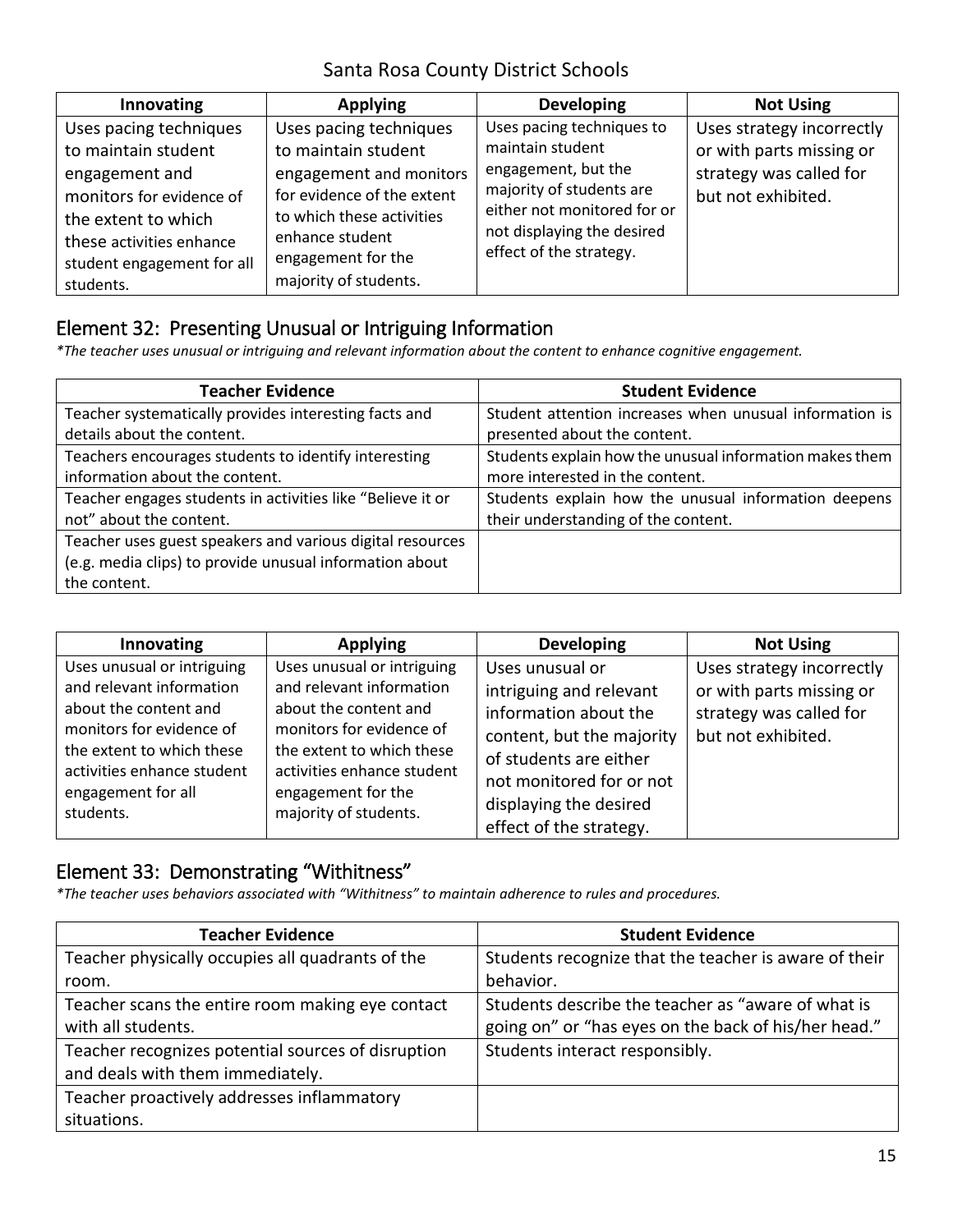| Innovating               | <b>Applying</b>             | <b>Developing</b>           | <b>Not Using</b>          |
|--------------------------|-----------------------------|-----------------------------|---------------------------|
| Uses behaviors           | Uses behaviors              | Uses behaviors associated   | Uses strategy incorrectly |
| associated with          | associated with             | with "Withitness", but the  | or with parts missing or  |
| "Withitness" and         | "Withitness" and monitors   | majority of students are    | strategy was called for   |
| monitors for evidence of | for evidence of the extent  | either not monitored for or | but not exhibited.        |
| the extent to which it   | to which it affects student | not displaying the desired  |                           |
| affects student behavior | behavior of the majority of | effect of the strategy.     |                           |
| for all students.        | students.                   |                             |                           |

### Element 34: Applying Consequences for Lack of Adherence to Rules and Procedures

*\*The teacher consistently and fairly applies consequences for not following rules and procedures.* 

| <b>Teacher Evidence</b>                                | <b>Student Evidence</b>                              |
|--------------------------------------------------------|------------------------------------------------------|
| Teacher provides nonverbal signals when students'      | Students cease inappropriate behavior when the       |
| behavior is not appropriate, such as (1) eye contact,  | teacher signals.                                     |
| (2) proximity, (3) a tap on the desk, (4) shaking head |                                                      |
| "no".                                                  |                                                      |
| Teacher provides verbal signals when students'         | Students accept consequences as part of the way      |
| behavior is not appropriate, such as (1) telling       | class is conducted.                                  |
| students to stop or (2) telling students that their    |                                                      |
| behavior is in violation of a rule or procedure.       |                                                      |
| Teacher uses group contingency consequences when       | Students describe the teacher as fair in application |
| appropriate (i. e., whole group must demonstrate a     | of rules.                                            |
| specific behavior).                                    |                                                      |
| Teacher involves the home when appropriate (i.e.,      |                                                      |
| behavior).                                             |                                                      |
| Teacher uses direct cost consequences when             |                                                      |
| appropriate (e.g., student must fix something he or    |                                                      |
| she has broken).                                       |                                                      |

| Innovating                                                                     | <b>Applying</b>                                                                   | <b>Developing</b>                                                              | <b>Not Using</b>                              |
|--------------------------------------------------------------------------------|-----------------------------------------------------------------------------------|--------------------------------------------------------------------------------|-----------------------------------------------|
| Consistently and fairly                                                        | Consistently and fairly                                                           | Consistently and fairly                                                        | Uses strategy                                 |
| applies consequences for<br>not following rules and                            | applies consequences for<br>not following rules and                               | applies consequences for<br>not following rules and                            | incorrectly or with<br>parts missing or       |
| procedures and monitors<br>for evidence of the extent<br>to which all students | procedures and monitors<br>the evidence of the extent to<br>which the majority of | procedures, but the<br>majority of students are<br>either not monitored for or | strategy was called for<br>but not exhibited. |
| follow rules and<br>procedures.                                                | students follow rules and<br>procedures.                                          | not displaying the desired<br>effect of the strategy.                          |                                               |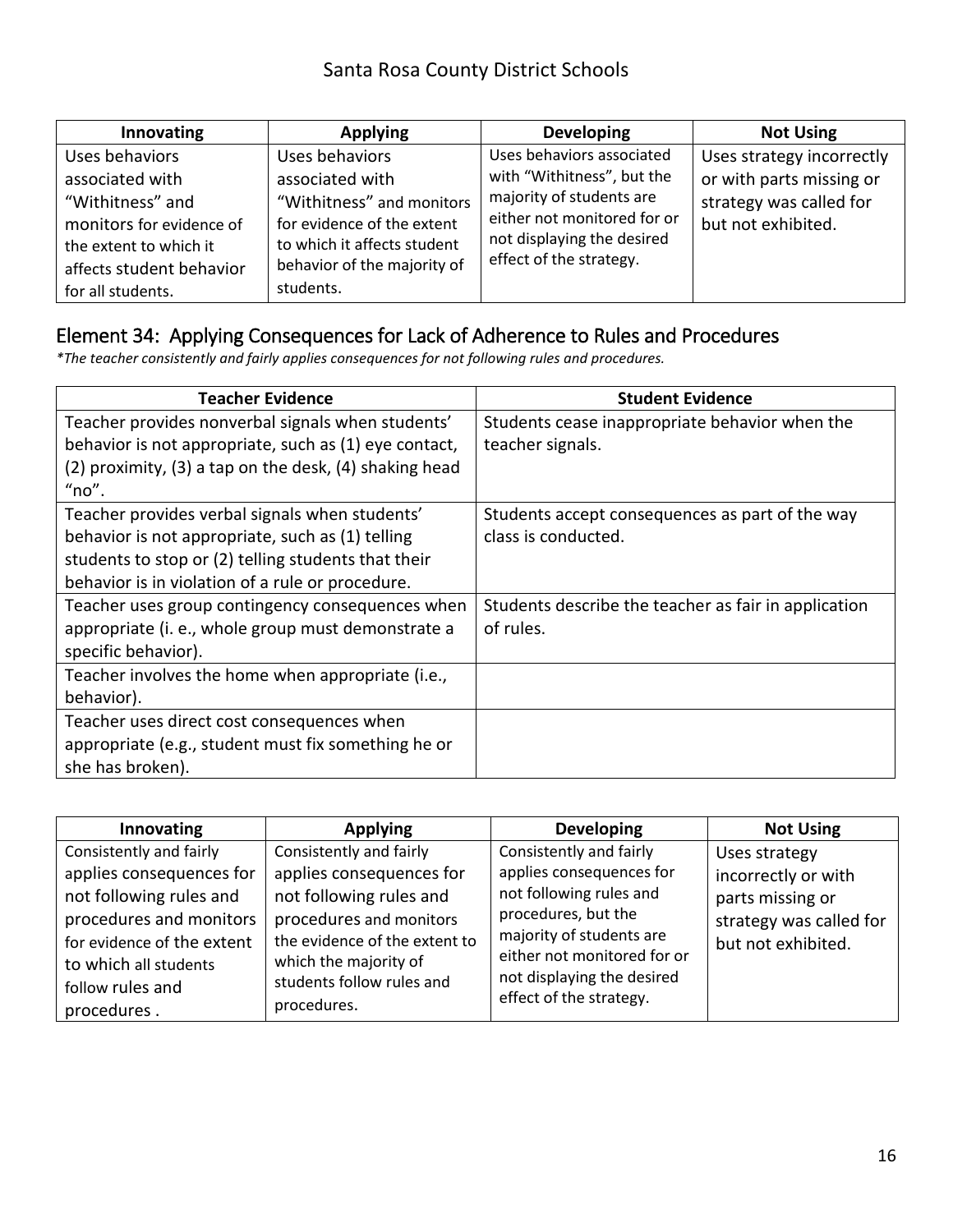### Element 35: Acknowledging Adherence to Rules and Procedures

*\*The teacher consistently and fairly acknowledges adherence to rules and procedures.* 

| <b>Teacher Evidence</b>                                | <b>Student Evidence</b>                               |
|--------------------------------------------------------|-------------------------------------------------------|
| Teacher provides nonverbal signals that a rule or      | Students appear appreciative of the teacher           |
| procedure has been followed, such as a (1) smile, (2)  | acknowledging their positive behavior.                |
| nod of head, or (3) high five.                         |                                                       |
| Teacher gives verbal cues that a rule or procedure     | Students describe teacher as appreciative of their    |
| has been followed, such as (1) thanking students for   | good behavior.                                        |
| following a rule or procedure or (2) describing        |                                                       |
| student behaviors that adhere to rule or procedure.    |                                                       |
| Teacher notifies the home when a rule or procedure     | The number of students adhering to rules and          |
| has been followed (positive home contact).             | procedures increases.                                 |
| Teacher uses tangible recognition when a rule or       | Students say that the teacher fairly and consistently |
| procedure has been followed, such as (1) a certificate | acknowledges adherence to rules and procedures.       |
| of merit or (2) token economics.                       |                                                       |

| Innovating                                                                                                                                                                       | <b>Applying</b>                                                                                                                                                                              | <b>Developing</b>                                                                                                                                                                                        | <b>Not Using</b>                                                                                       |
|----------------------------------------------------------------------------------------------------------------------------------------------------------------------------------|----------------------------------------------------------------------------------------------------------------------------------------------------------------------------------------------|----------------------------------------------------------------------------------------------------------------------------------------------------------------------------------------------------------|--------------------------------------------------------------------------------------------------------|
| Consistently and fairly<br>acknowledges adherence<br>to rules and procedures<br>and monitors for evidence<br>the extent to which all<br>students follow rules and<br>procedures. | Consistently and fairly<br>acknowledges adherence<br>to rules and procedures<br>and monitors for evidence<br>the extent to which the<br>majority of students follow<br>rules and procedures. | Consistently and fairly<br>acknowledges adherence to<br>rules and procedures, but<br>the majority of students are<br>either no monitored for or<br>not displaying the desired<br>effect of the strategy. | Uses strategy incorrectly<br>or with parts missing or<br>strategy was called for<br>but not exhibited. |

### Element 38: Displaying Objectivity and Control

*\*The teacher behaves in an objective and controlled manner to demonstrate a commitment to students and academic rigor.* 

| <b>Teacher Evidence</b>                                   | <b>Student Evidence</b>                                  |
|-----------------------------------------------------------|----------------------------------------------------------|
| Teacher does not exhibit extremes in positive or negative | Students describe the teacher as not becoming distracted |
| emotions.                                                 | by interruptions in the class.                           |
| Teacher does not allow distractions to change the focus   | Students are settled by the teacher's calm demeanor.     |
| on academic rigor.                                        |                                                          |
| Teacher addresses inflammatory issues and events in a     | Students describe the teacher as in control of           |
| calm and controlled manner.                               | himself/herself and in control of the class.             |
| Teacher interacts with all students in the same calm and  | Students say that the teacher does not hold grudges or   |
| controlled fashion.                                       | take things personally.                                  |
| Teacher does not demonstrate personal offense at          |                                                          |
| student misbehavior.                                      |                                                          |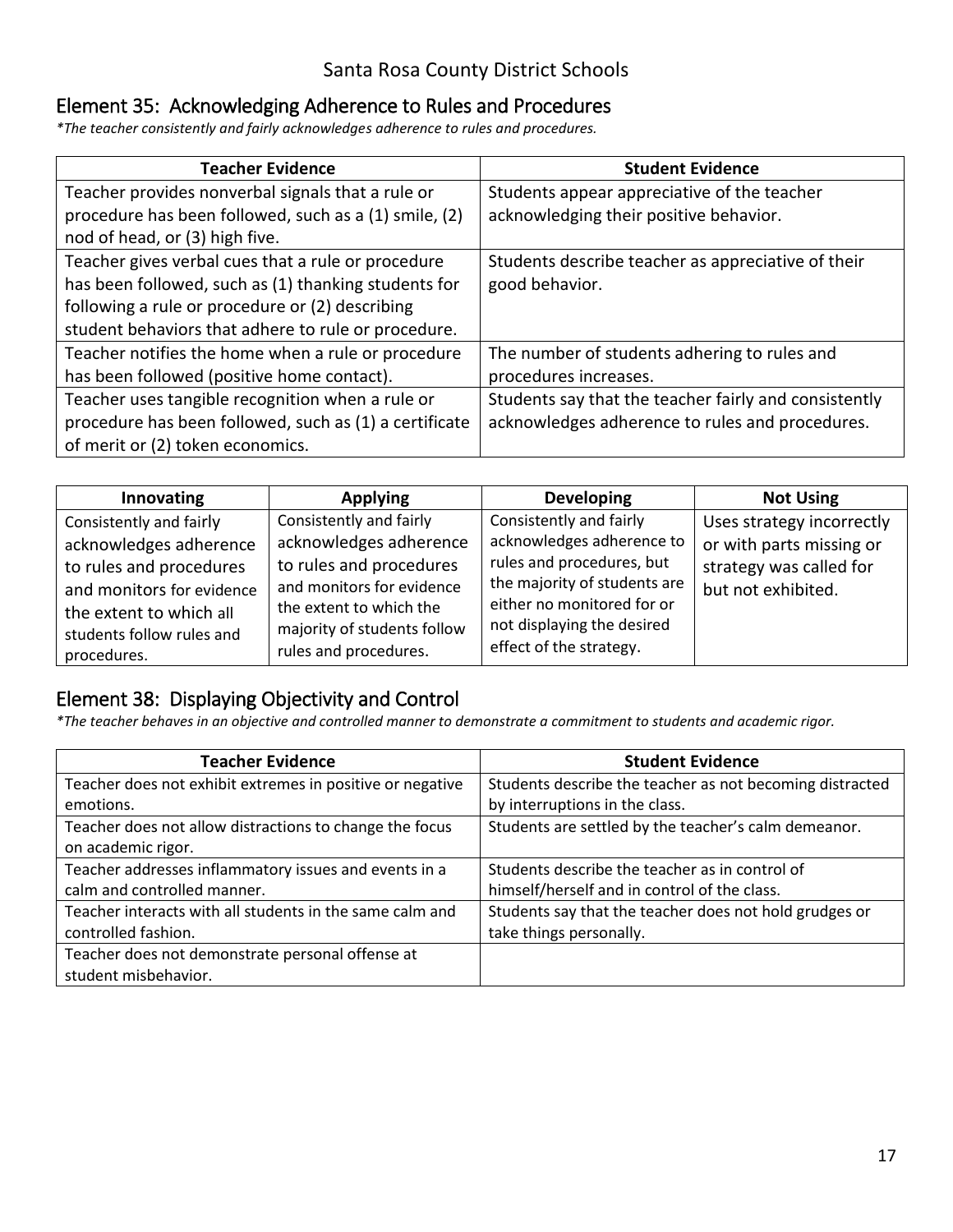| Innovating                                                                                                                                      | <b>Applying</b>                                                                                                                                             | <b>Developing</b>                                                                                                                                                             | <b>Not Using</b>                                                                                          |
|-------------------------------------------------------------------------------------------------------------------------------------------------|-------------------------------------------------------------------------------------------------------------------------------------------------------------|-------------------------------------------------------------------------------------------------------------------------------------------------------------------------------|-----------------------------------------------------------------------------------------------------------|
| Behaves in an objective<br>and controlled manner<br>and monitors for evidence<br>of the effect on the<br>classroom climate for all<br>students. | Behaves in an objective and<br>controlled manner and<br>monitors for evidence of the<br>effect on the classroom<br>climate for the majority of<br>students. | Behaves in an objective and<br>controlled manner, but the<br>majority of students are either<br>not monitored for or not<br>displaying the desired effect of<br>the strategy. | Uses strategy<br>incorrectly or with<br>parts missing or<br>strategy was called<br>for but not exhibited. |

## Element 39: Demonstrating Value and Respect for all Students.

*\*The teacher exhibits behaviors that demonstrate value and respect for all students.* 

| <b>Teacher Evidence</b>                               | <b>Student Evidence</b>                               |
|-------------------------------------------------------|-------------------------------------------------------|
| The teacher provides students with nonverbal          | Students say that the teacher cares for all students. |
| indications that they are valued and respected (1)    |                                                       |
| eye contact, (2) smiling and (3) appropriate physical |                                                       |
| contact.                                              |                                                       |
| The teacher provides students' with verbal indicators | Students treat each other with respect.               |
| that they are valued and respected (playful dialogue, |                                                       |
| addressing students in a manner they view as          |                                                       |
| respectful.)                                          |                                                       |
| Teacher does not allow negative comments about        | Students avoid negative thinking about their          |
| other students.                                       | thoughts and actions.                                 |

| Innovating                                                                                                                   | <b>Applying</b>                                                                                                                          | <b>Developing</b>                                                                                                                                                                              | <b>Not Using</b>                                                          |
|------------------------------------------------------------------------------------------------------------------------------|------------------------------------------------------------------------------------------------------------------------------------------|------------------------------------------------------------------------------------------------------------------------------------------------------------------------------------------------|---------------------------------------------------------------------------|
| Exhibits behaviors that                                                                                                      | Exhibits behaviors that                                                                                                                  | Asks higher order                                                                                                                                                                              | Uses strategy incorrectly                                                 |
| demonstrate value and<br>respect for all students<br>thinking and monitors for<br>evidence of the impact<br>on all students. | demonstrate value and<br>respect for all students<br>thinking and monitors for<br>evidence of the impact on<br>the majority of students. | questions of all students<br>with the same frequency<br>and depth, but the majority<br>of students are either not<br>monitored for or not<br>displaying the desired<br>effect of the strategy. | or with parts missing or<br>strategy was called for<br>but not exhibited. |

### Element 40: Asking Questions of all Students Requiring Higher Order Thinking Skills

*\*The teacher engages all students with questions of the same frequency and depth.* 

| <b>Teacher Evidence</b>                       | <b>Student Evidence</b>                              |
|-----------------------------------------------|------------------------------------------------------|
| Teacher makes sure all students questions are | Students say the teacher expects everyone to         |
| answered at the same rate.                    | participate.                                         |
| Teacher makes sure all students are asked     | Students say the teacher asks difficult questions of |
| challenging questions at the same rate.       | every student.                                       |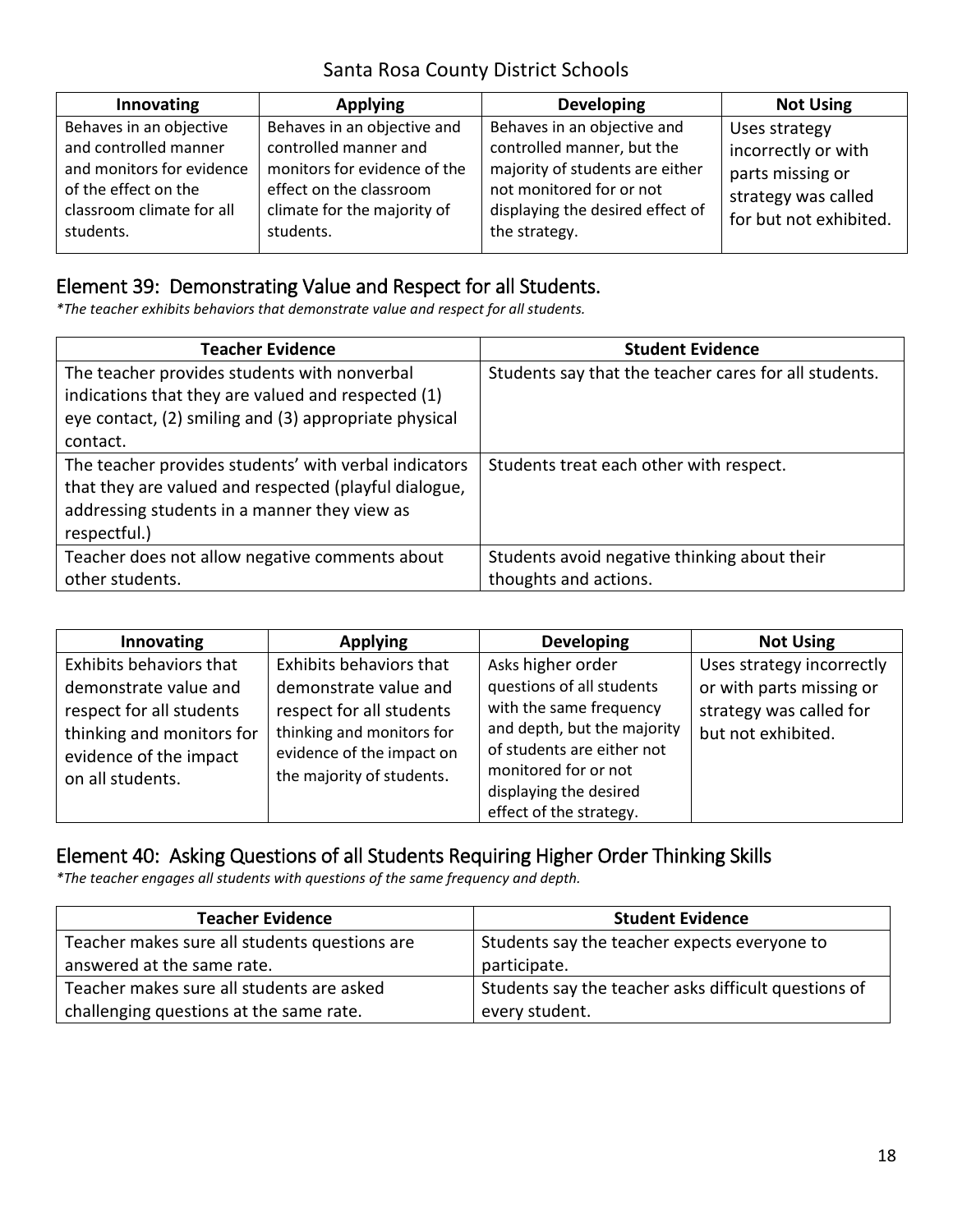| Innovating                  | <b>Applying</b>             | <b>Developing</b>             | <b>Not Using</b>       |
|-----------------------------|-----------------------------|-------------------------------|------------------------|
| Asks higher order           | Asks higher order           | Asks higher order questions   | Uses strategy          |
| questions of all students   | questions of all students   | of all students with the same | incorrectly or with    |
| with the same frequency     | with the same frequency     | frequency and depth but the   | parts missing or       |
| and depth and monitors      | and depth and monitors      | majority of students are      | strategy was called    |
| for evidence of the         | for evidence of the         | either not monitored for or   | for but not exhibited. |
| quality of participation of | quality of participation of | not displaying the desired    |                        |
| all students.               | the majority of students.   | effect of the strategy.       |                        |

### *Planning and Preparing for Lessons and Units (3 elements)*

### Element 2: Planning and Preparing for Lessons within a Unit that Progress toward a Deep Understanding and Transfer of Content

*\*The teacher organizes lessons within units to progress toward a deep understanding of content.* 

| <b>Planning Evidence</b>                             | <b>Teacher Evidence</b>                              |  |
|------------------------------------------------------|------------------------------------------------------|--|
| Plans illustrate how learning will move from an      | The teacher can describe how lessons within the unit |  |
| understanding of foundational content to application | progress toward deep understanding and transfer of   |  |
| of information in authentic ways.                    | content.                                             |  |
| Plans incorporate student choice and initiative.     | The teacher can describe how students will make      |  |
|                                                      | choices and take initiative.                         |  |
| Plans provide for extension of learning.             | The teacher can describe how learning will be        |  |
|                                                      | extended.                                            |  |

| Innovating               | <b>Applying</b>                 | <b>Developing</b>      | <b>Not Using</b>       |
|--------------------------|---------------------------------|------------------------|------------------------|
| Organizes lessons within | Organizes lessons within a unit | Attempts to perform    | Makes no attempt to    |
| a unit so that students  | so that students move from      | this activity but does | perform this activity. |
| move from an             | surface to deeper               | not actually complete  |                        |
| understanding to         | understanding of content but    | or follow through      |                        |
| applying the content     | does not require students to    | with these attempts.   |                        |
| through consistent       | apply the content in authentic  |                        |                        |
| authentic tasks.         | tasks.                          |                        |                        |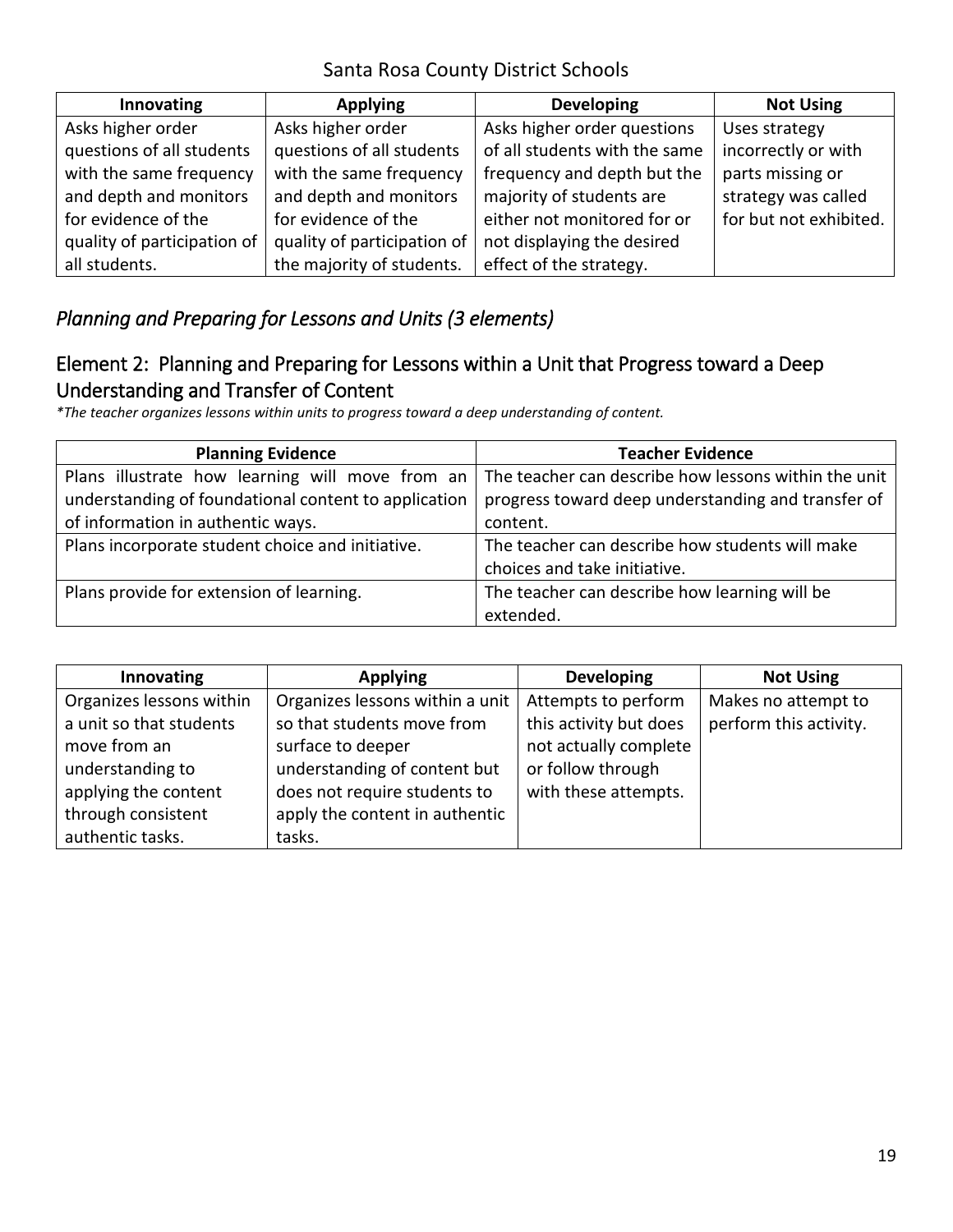### Element 4: Planning and Preparing for the Use of Available Materials and Technology for Upcoming Units and Lessons

*\*The teacher identifies the available material and technologies available to enhance students' understanding of content in a lesson or unit.* 

| <b>Planning Evidence</b>                                                                                                                                                                                                           | <b>Teacher Evidence</b>                                       |
|------------------------------------------------------------------------------------------------------------------------------------------------------------------------------------------------------------------------------------|---------------------------------------------------------------|
| The plan outlines resources within the classroom,                                                                                                                                                                                  | The teacher can describe the resources within the             |
| school, and community that will be used to enhance                                                                                                                                                                                 | classroom, school, and community that will be used            |
| students' understanding of the content.                                                                                                                                                                                            | to enhance students' understanding of the content.            |
| The plan identifies available technology that will be<br>used (e.g., interactive whiteboards, response<br>systems, voting technologies, one to one computers,<br>social networking sites, blogs, wikis, and discussion<br>boards). | The teacher can describe the technology that will be<br>used. |
| The plan identifies how the technology will be used                                                                                                                                                                                | The teacher can articulate how the technology will            |
| to enhance student learning.                                                                                                                                                                                                       | be used to enhance student learning.                          |

| Innovating                | <b>Applying</b>          | <b>Developing</b>        | <b>Not Using</b>       |
|---------------------------|--------------------------|--------------------------|------------------------|
| Identifies the available  | Identifies the available | Attempts to perform this | Makes no attempt to    |
| resources and /or         | resources and/or         | activity but does not    | perform this activity. |
| technologies that can     | technologies that can    | actually complete or     |                        |
| enhance student           | enhance student          | follow through with      |                        |
| understanding and the     | understanding.           | these attempts.          |                        |
| manner in which they will |                          |                          |                        |
| be used.                  |                          |                          |                        |

#### Element 6: Planning and Preparing for the Special Needs of All Students

*\*What does the teacher do to plan and prepare for the special needs of all students?* 

| <b>Planning Evidence</b>                             | <b>Teacher Evidence</b>                              |  |
|------------------------------------------------------|------------------------------------------------------|--|
| The plan identifies the accommodations and           | The teacher can describe the accommodations and      |  |
| modifications that are made for ELL students,        | modifications that are made for ELL students,        |  |
| students with disabilities, and students who come    | Students with disabilities, and students who come    |  |
| from home environments that offer little support for | from home environments that offer little support for |  |
| schooling within a lesson or unit of instruction.    | schooling within a lesson or unit of instruction.    |  |

| Innovating                | <b>Applying</b>          | <b>Developing</b>        | <b>Not Using</b>       |
|---------------------------|--------------------------|--------------------------|------------------------|
| Identifies the special    | Identifies the special   | Attempts to perform this | Makes no attempt to    |
| needs of students and     | needs of students but    | activity but does not    | perform this activity. |
| the adaptations that will | does not articulate the  | actually complete or     |                        |
| be made to meet these     | adaptations that will be | follow through with      |                        |
| needs.                    | made to meet these       | these attempts.          |                        |
|                           | needs.                   |                          |                        |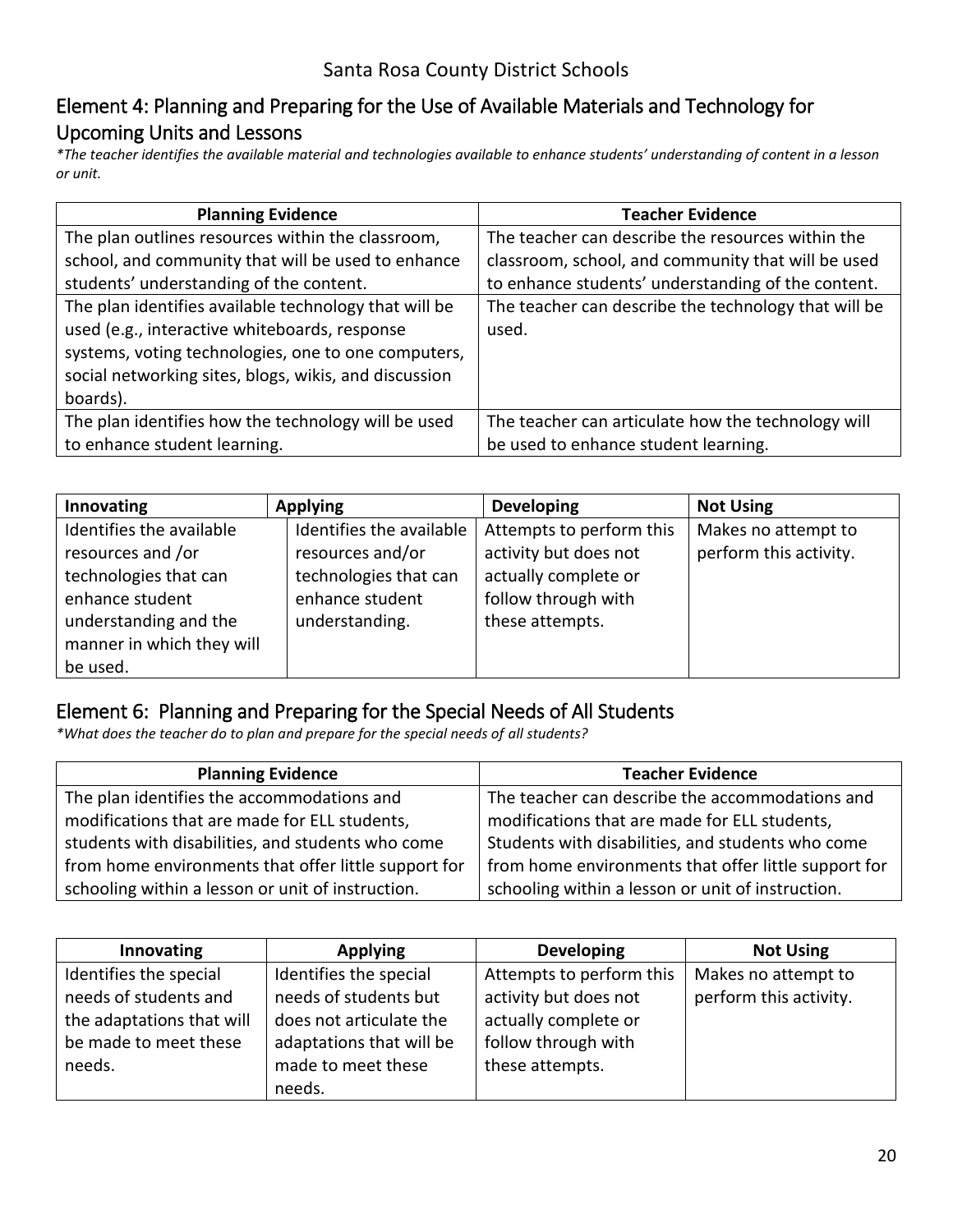## Domain 3: Reflecting on Teaching

### *Evaluating Personal Performance (1 Element)*

#### Element 2: Evaluating the Effectiveness of Individual Lessons and Units

*\*What does the teacher do to evaluate the effectiveness of individual lessons and units?*

**Teacher Evidence** 

The teacher gathers and keeps records of his/her evaluations of individual lessons and units.

The teacher can explain the alignment of the assessment tasks and the learning goals.

The teacher can explain how the assessment tasks help track student progress toward the learning goals.

| Innovating                 | <b>Applying</b>            | <b>Developing</b>        | <b>Not Using</b>       |
|----------------------------|----------------------------|--------------------------|------------------------|
| Determines how             | Determines how             | Attempts to perform this | Makes no attempt to    |
| effective a lesson or unit | effective a lesson or unit | activity but does not    | perform this activity. |
| was in terms of            | was in terms of            | actually complete or     |                        |
| enhancing student          | enhancing student          | follow through with      |                        |
| achievement and            | achievement but does       | these attempts.          |                        |
| consistently identifies    | not identify causes of     |                          |                        |
| cases of successes and     | success and failure on a   |                          |                        |
| failures.                  | consistent basis.          |                          |                        |

## Domain 4: Collegiality and Professionalism (3 Elements)

#### Element 1: Promoting Positive Interactions about Colleagues

**\****The teacher interacts with other teachers in a positive manner to promote student learning and seeks help and input from colleagues regarding specific classroom strategies and behaviors.*

| <b>Teacher Evidence</b>                                                                                         |  |  |  |
|-----------------------------------------------------------------------------------------------------------------|--|--|--|
| The teacher works cooperatively with appropriate school personnel to address issues that impact student         |  |  |  |
| learning.                                                                                                       |  |  |  |
| The teacher establishes working relationship that demonstrate integrity, confidentiality, respect, flexibility, |  |  |  |
| fairness and trust.                                                                                             |  |  |  |
| The teacher can describe situation in which he or she interacts positively with colleagues to promote and       |  |  |  |
| support student learning.                                                                                       |  |  |  |
| The teacher can describe situations in which he or she helped extinguish negative conversations about           |  |  |  |
| other teachers.                                                                                                 |  |  |  |
| The teacher keeps track of specific situations during which he or she has sought mentorship from others.        |  |  |  |
| The teacher actively seeks help and input in Professional Learning Community meetings.                          |  |  |  |
| The teacher actively seeks help and input from appropriate school personnel to address issues that impact       |  |  |  |
| instruction.                                                                                                    |  |  |  |

 The teacher can describe how he or she seeks input from colleagues regarding issues that impact instruction.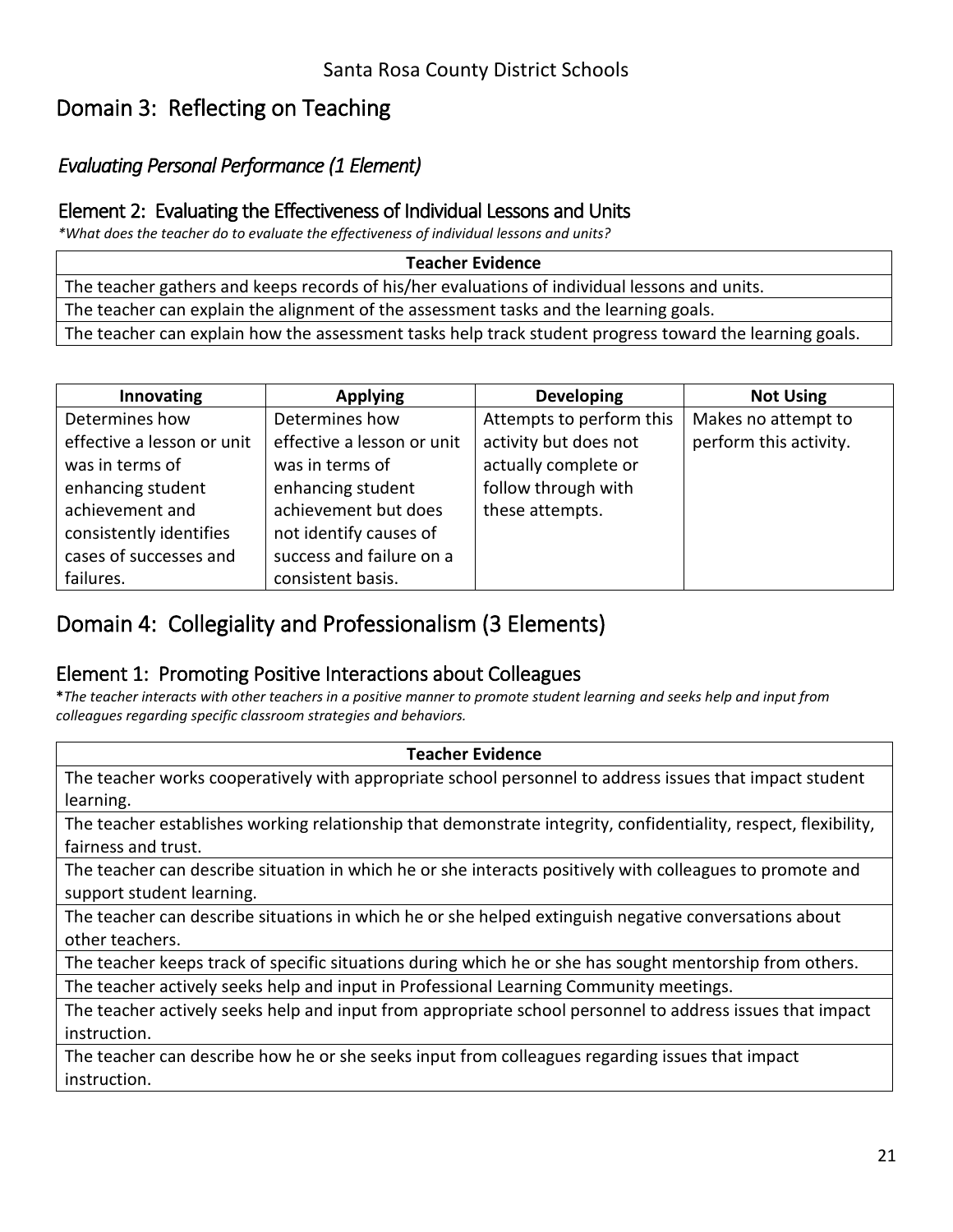| Innovating                                                                      | <b>Applying</b>                                  | <b>Developing</b>                  | <b>Not Using</b>       |
|---------------------------------------------------------------------------------|--------------------------------------------------|------------------------------------|------------------------|
| Interacts with other colleagues in a<br>positive manner to promote and          | Interacts with other<br>colleagues in a positive | Interacts with<br>other colleagues | Makes no<br>attempt to |
| support students learning and seeks                                             | manner to promote and                            | in a positive                      | perform this           |
| help and/or provides mentorship from<br>colleagues regarding specific classroom | support student learning<br>and seeks help and   | manner.                            | activity.              |
| strategies and behaviors.                                                       | mentorship from                                  |                                    |                        |
|                                                                                 | colleagues.                                      |                                    |                        |

#### Element 2: Promoting Positive Interactions about Students and Parents

*\*The teacher interacts with students and parents in a positive manner to foster learning and promote positive home/school relationships.* 

#### **Teacher Evidence**

 The teacher fosters collaborative partnerships with parents to enhance student success in a manner that demonstrates integrity, confidentiality, respect, flexibility, fairness, and trust.

 The teacher ensures consistent communication with parents regarding expectations, progress, and /or concerns using multiple means and modalities.

The teacher encourages parent involvement in classroom and school activities.

The teacher demonstrates awareness and sensitivity to social, cultural and language backgrounds of families.

The teacher responds to requests for support, assistance and/or clarification promptly.

The teacher can describe instances when he or she interacted positively with students and parents.

Students and parents can describe how the teacher interacted positively with them.

The teacher respects and maintains confidentiality of student/family information.

| Innovating                  | <b>Applying</b>             | <b>Developing</b>      | <b>Not Using</b>       |
|-----------------------------|-----------------------------|------------------------|------------------------|
| Interacts with students and | Interacts with students and | Attempts to perform    | Makes no attempt to    |
| parents in a positive       | parents in a positive       | this activity but does | perform this activity. |
| manner to foster learning   | manner to foster learning   | not actually complete  |                        |
| and promote positive        | and promote positive        | or follow through with |                        |
| relationships and helps     | relationships, but does not | these attempts.        |                        |
| extinguish negative         | help extinguish negative    |                        |                        |
| conversations about         | conversations about         |                        |                        |
| students and parents.       | students and parents.       |                        |                        |

### *Promoting District and School Developments (1 element)*

#### Element 5: Adhering to District and School Rules and Procedures

*\*The teacher is aware of the district and schools' rules and procedures and adheres to them***.** 

| <b>Teacher Evidence</b>                                   |
|-----------------------------------------------------------|
| The teacher performs assigned duties.                     |
| The teacher follows policies, regulations and procedures. |